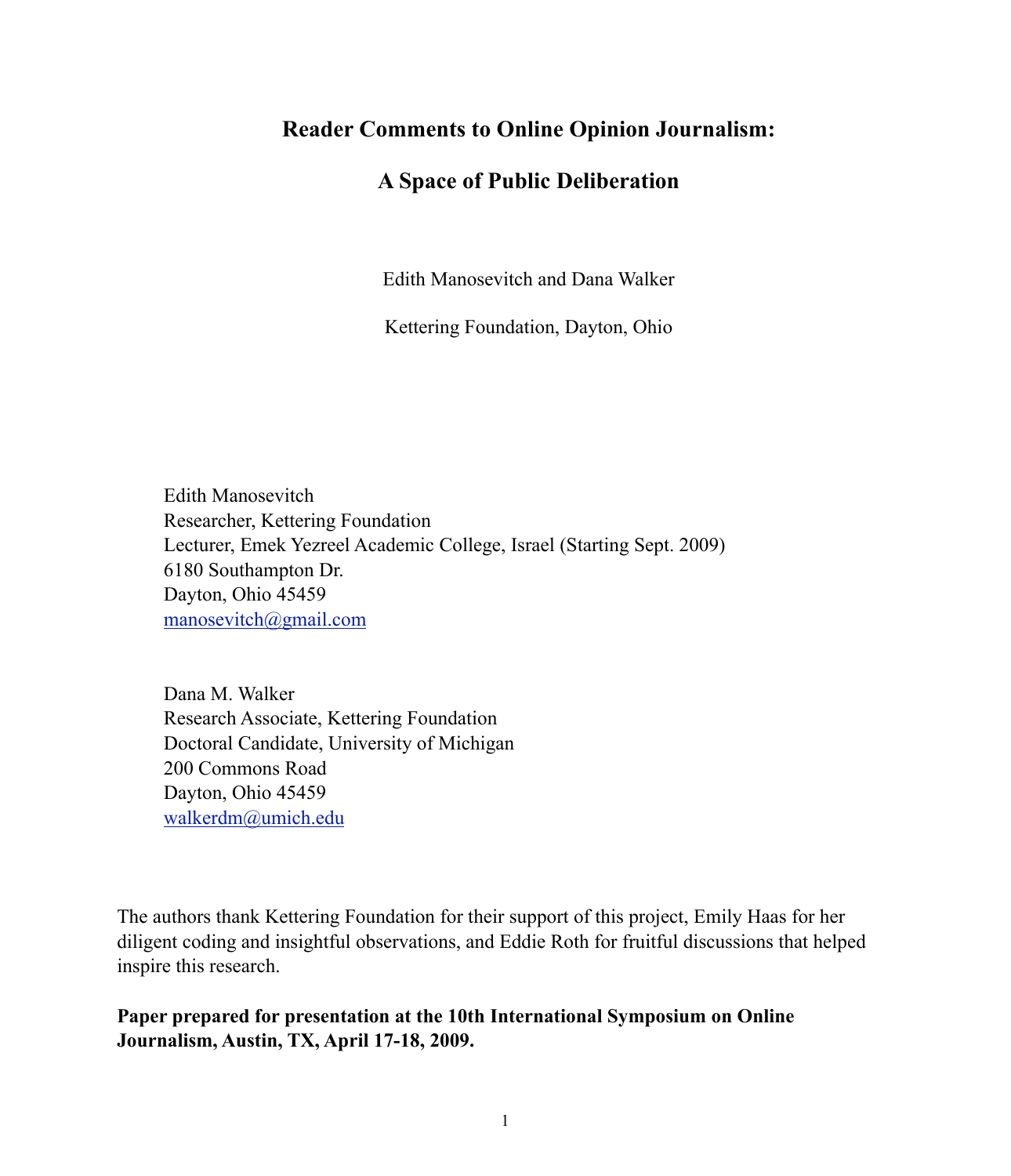# **Readers Comments to Online Opinion Journalism: A Space of Public Deliberation Introduction**

Increasingly, journalism scholars and practitioners are examining the potential of online journalism to employ interactive features in ways that may promote citizen participation and engagement. To date, surveys of the field document the extent to which such features have been incorporated online (Schultz, 1999; Roseberry, 2005; Nip, 2006; Zamith, 2008), reasons that explain the resistence to their incorporation (Hermida & Thurman, 2007), and the implications of online, interactive features on the changing role of media in democracy (Tumber, 2001). However, research has not examined the actual of use of such features by readers, and the extent to which it may or may not promote a more participatory or engaged form of democratic discourse.

This paper proposes that looking specifically at one kind of interactive feature, the readers' comments section to online opinion journalism, provides a unique and constructive space for public discourse. Drawing primarily on Gastil's (2008) conceptual definition of deliberative public conversation, our work offers an operational definition of deliberation that can be applied to online reader comments. Using content analysis, we apply this operational definition to a sample of readers' comments posted within the opinion pages of two major regional American newspapers. The pilot analysis provides insight into how public deliberation may manifest itself within the context of readers' comments, the dimensions of deliberation that are more likely to be present in this context, and directions for further research.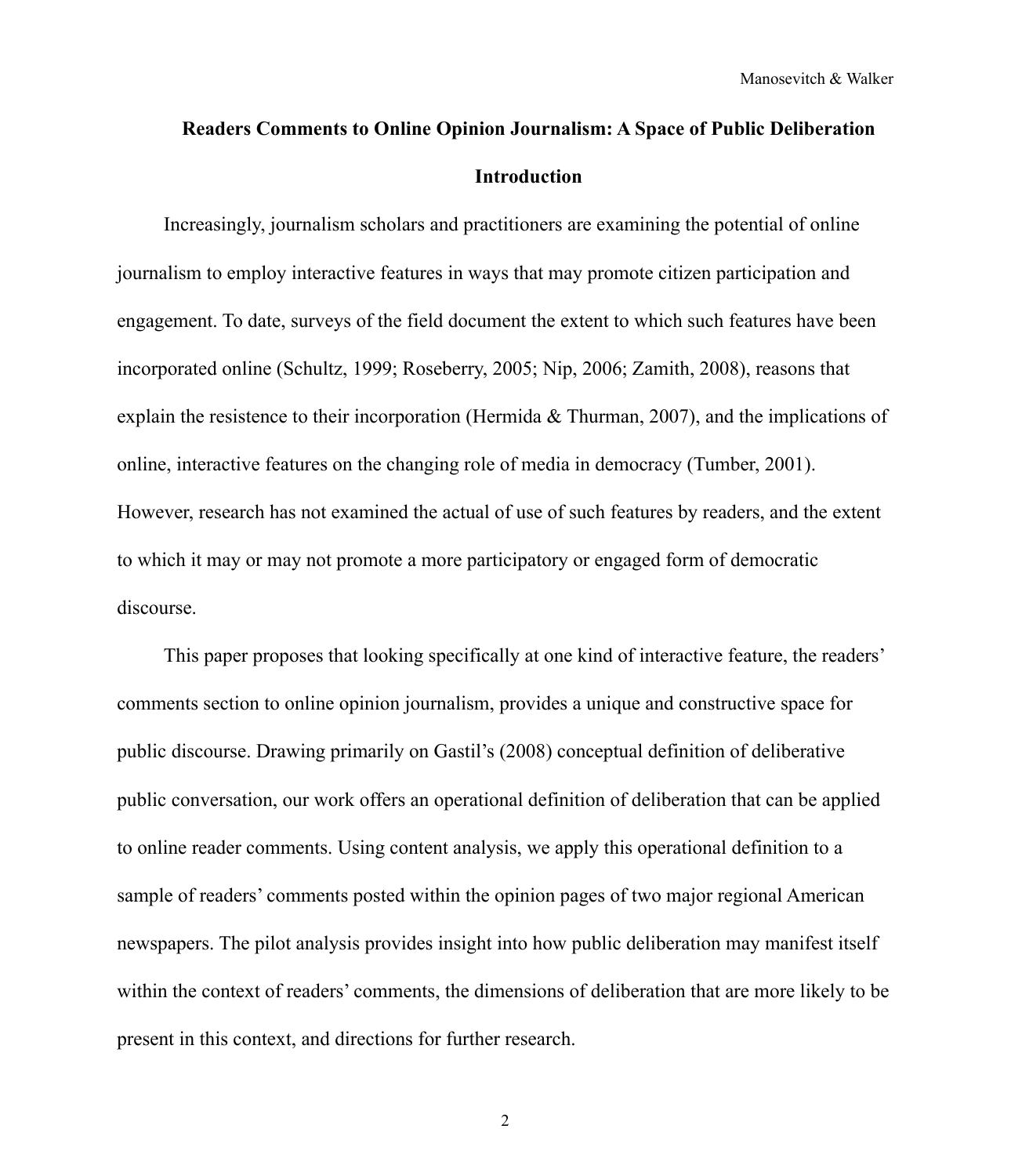#### **Online Journalism and Democracy**

Against the backdrop of the changing information environment, emerging communication technologies have altered the landscape of information production and distribution in significant ways (Shirky, 2008), straining and at times displacing the traditional role of journalism to inform the public (see, for example, Tumber, 2001). Mainstream news organizations, no longer having unique access to political information and the advantage of distribution, are experimenting with ways to exploit new technologies to reinvigorate journalism and address contemporary needs (Zamith, 2008). Interactive technologies have opened up new ways of incorporating user generated content within news context. Such media have been received with a good deal of caution (Hermida & Thurman, 2007, Tumber, 2001). While concerns as to the tone, accuracy or partisanship of much of the political information produced through emerging sites are warranted, we argue that interactive technologies can enable journalists to offer new avenues for citizen participation in the political process.

Indeed scholars have been inquiring about the potential of online journalism to employ interactive features in a way that may promote citizen participation and engagement (Schultz, 1999; Roseberry, 2005; Nip, 2006). These studies identified interactive features according to three dimensions of public journalism: connecting to the community; engaging individuals as citizens; and helping public deliberation in search of solutions (Nip, 2006). Looking at the third —the use of online features to help public deliberation and the public problem solving process— Nip (2006) argues that features which bear the potential for helping the community to deliberate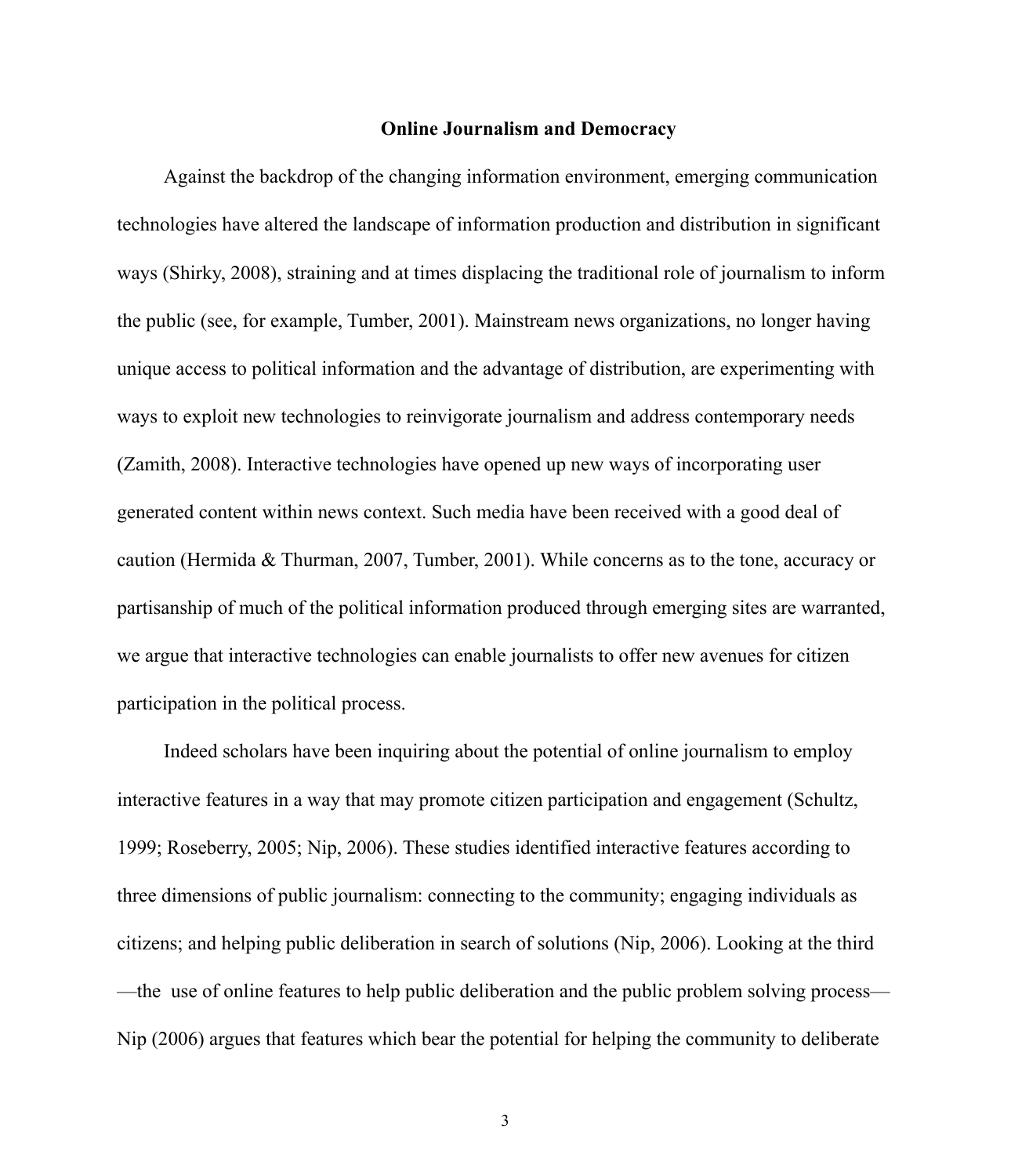Manosevitch & Walker

are rarely found, whereas those that connect the news organization to the community are the most common. Nip's conclusion is based on the analysis of two studies which surveyed large representative samples of U.S. daily newspapers (Scultz, 1999; Roseberry, 2005). Nip (2006) concludes "interactive journalism, despite harboring the potential, is not achieving the higher goals of public journalism to any great extent" (p. 220)

This conclusion should be qualified in two respects. First, these studies confined the potential of promoting online deliberation to two features found within online journalism—chats and message boards. However, news organizations have a whole variety of interactive features available to them that may promote public deliberation and focusing only on these two features is too limiting. In particular, we argue an important online feature is the invitation for readers' to comment on newspaper content. By offering the opportunity for lay citizens to think about and contribute their perspectives, opinions or expertise to journalistic content, the newspaper is opening up an opportunity for promoting public deliberation.

Second, while these studies are important in mapping the implementation of a variety of online features within the realm of online journalism, such previous research did not look indepth at how such features were actually used. Indeed, much of the focus on online journalism and interactive media has focused on blogs (Barlow, 2008; Bloom, 2003; Kline, Burstein, De Keijzer, & Berger, 2005; Reese, Rutigliano, Hyun, & Jeong, 2007). Less research, however, has been conducted on the content of reader comments to newspaper sites themselves. Such a connection between public and journalistic commentary could have important implications for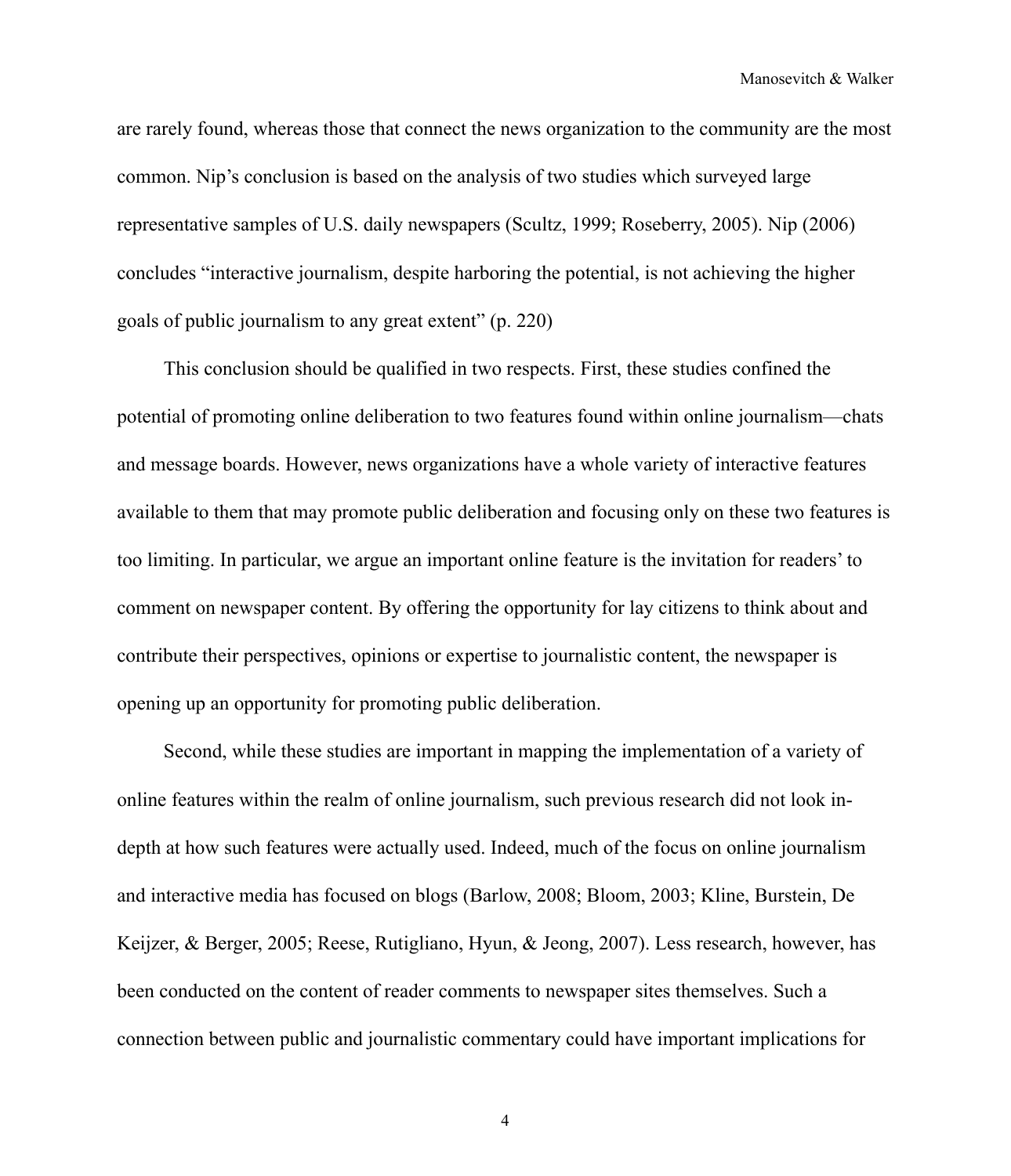democratic practice. Such connection could also have important implications for journalistic practice since these readers are actively engaging with the newspaper, its journalists, and the content it produces. This study begins to fill in some of the empirical detail as to the actual use of interactive public features to online journalism.

#### **Reader Comments, Opinion Journalism and Deliberation**

Many are familiar with the comments section to online news. As implemented by most online newspapers, the feature is relatively straightforward, allowing readers to submit their voice —opinion, perspective, expertise—to content written by professional journalists. Generally, comments are submitted via a form available at the end of an article. The format may or may not require a reader to register with a news site and usually does not require the commenter to use their real name (Hermida  $& Thurman, 2007$ ), though the individual's user name is posted alongside their comment. Varying language is used to elicit comments, including "your turn" (TCPalm.com), "in your voice" (DesMoinesRegister.com), "talk back" (Haaretz.com), or "share your thoughts" (Nytimes.com). In addition to commenting on news stories, many newspapers also elicit comments to editorials and commentary.

The context of online opinion journalism is of particular interest due to its traditional function as a space for diverse reasoned perspectives on public issues. Though limited in space and scrutinized by the editorial board, the combination of the editorial page with its editorial rail, cartoonist's art, and letters to the editor, along with the "op-ed" page, was aimed to balance the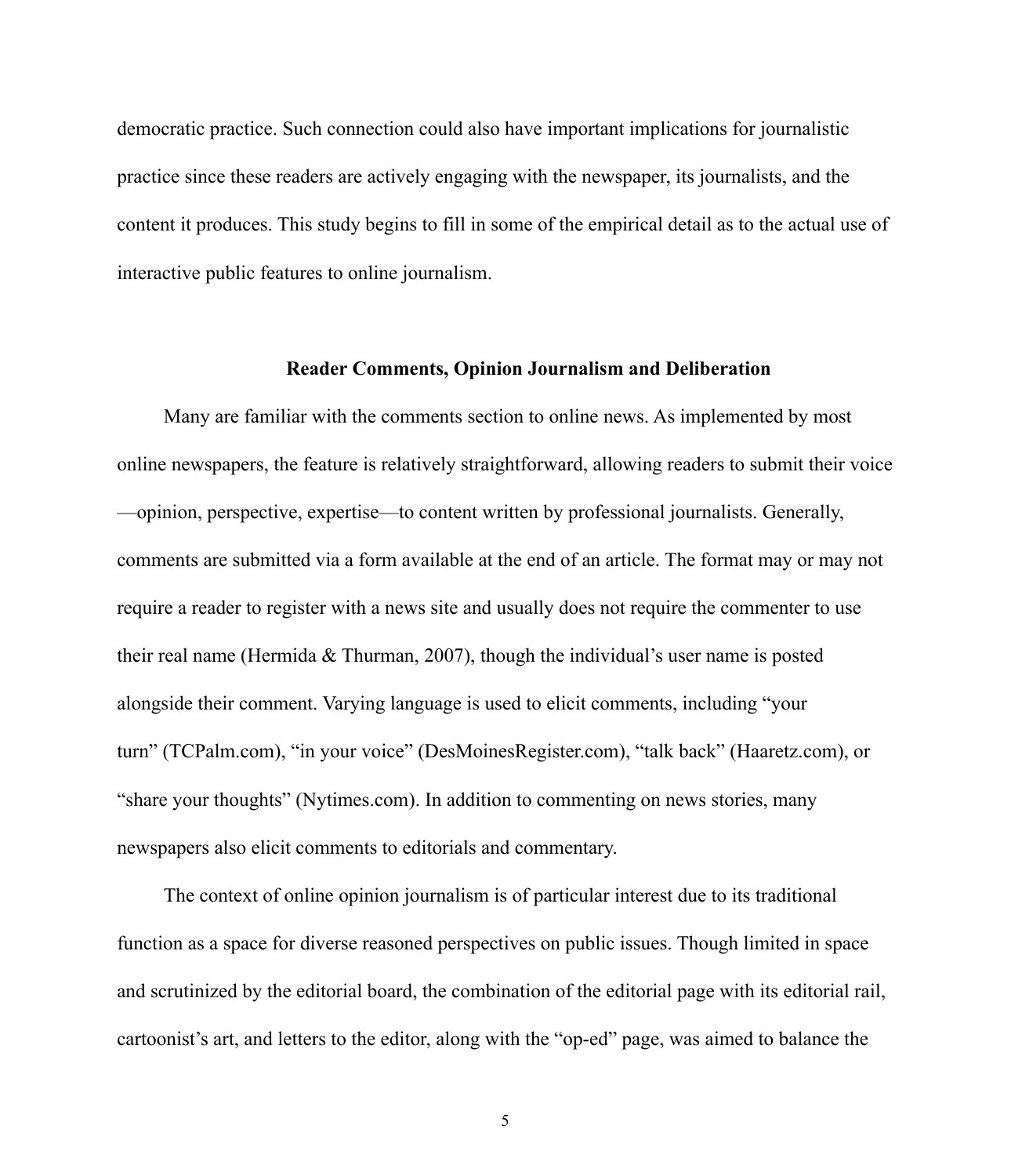paper's opinion with a range of perspectives from professional commentators, public figures, and ordinary citizens. Traditionally, letters to the editor have been conceived as a way to incorporate citizen voices within the public discussion. Yet issues of space and market considerations limited the potential of these letters to meet any standard of inclusive public deliberation (Wahl-Jorgensen, 2001; 2002a). The transition of opinion journalism into an online format accompanied by the introduction of space for reader comments provides a potential for diverse and authentic public deliberation within opinion journalism. The combined effects of immediate response, unlimited space, and minimal censorship, open up an opportunity for citizens to participate in public deliberation, and a direct link between the paper's voice and citizens' voices, thereby combining institutional and public voice (Rosenberry, 2005).

Reader comments to online opinion journalism have the potential to promote public deliberation in a number of ways. Readers may provide insight on aspects of the issue not considered in newspaper content. In particular such comments may elicit testimonies from personal experience or specify individual concerns and implications necessary for creating an effective solution (Ryfe, 2005; Sanders, 1997; Gastil, 2008). Readers may also provide a multiplicity of perspectives that are difficult to represent in a single editorial. Such diversity of opinion is a critical aspect of public deliberation (Price, Cappella, & Nir, 2002; Mutz, 2006) and public problem solving (Page, 2007). Finally, readers' comments are an interactive feature between journalists and the public. Such conversations could provide an important connection point—recognizing the potential of citizens to contribute to political issues rather than placing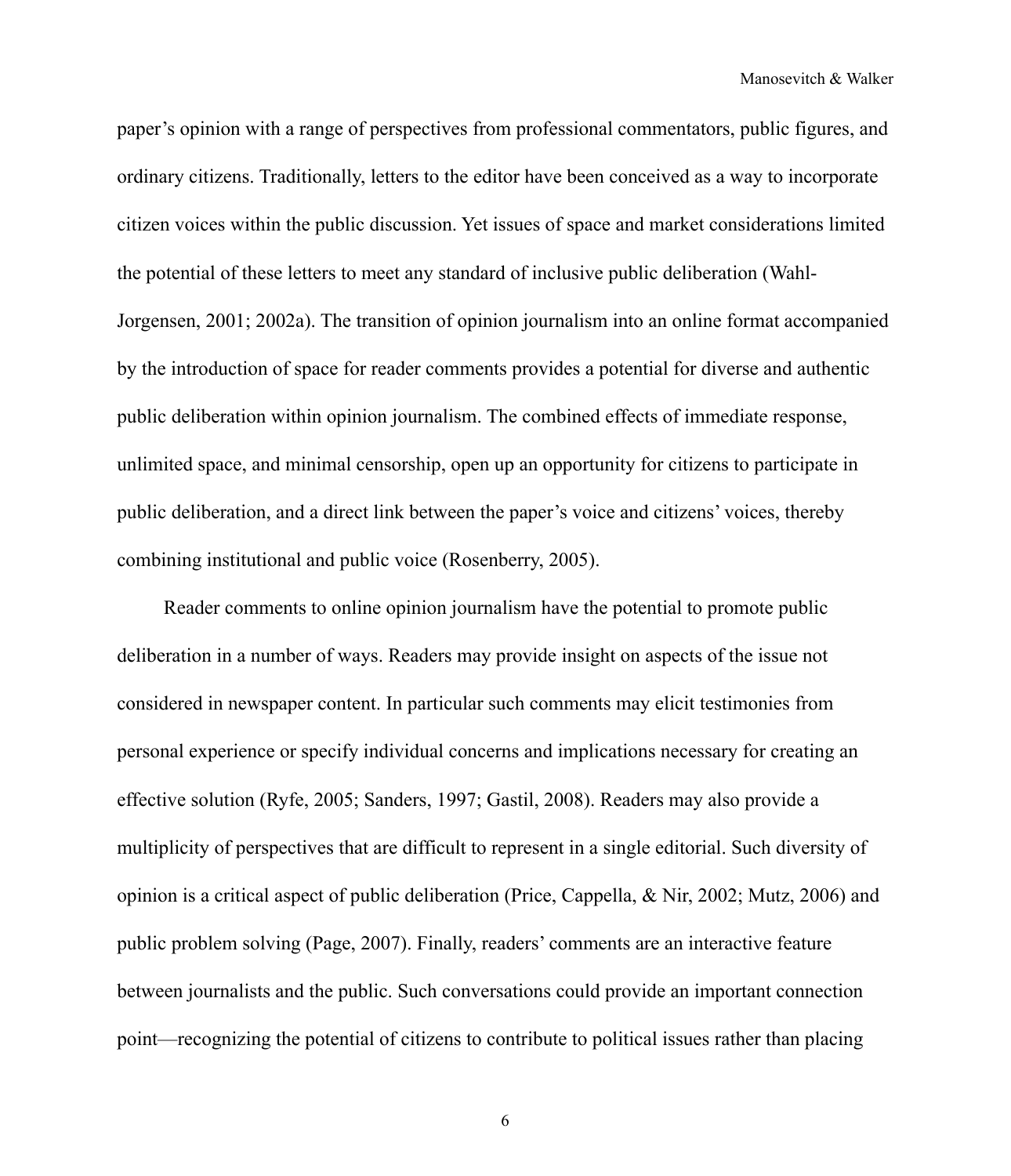readers in the position of audience or "eavesdroppers" to a "conversation between experts" (Campbell, 2000, p. 691).

At the same time, the inclusion of user generated content poses certain risks to newspapers. Anonymity, lack of moderation, and minimal censorship may lead to inapproapriate use of language thereby impeding substantive and constructive discussion. Similar online platforms, in particular UseNet groups, have been shown to use flaming and invective (e.g. Davis, 1999; Hill & Hughes, 1998; Wilhelm, 2000). Comments may also elicit uninformed opinion or inaccurate information that may mitigate upon productive problem solving process and at the extreme case may harm the newspaper's reputation (Hermida & Thurman, 2009).

To date, studies have not explicitly examined comments to opinion pages<sup>[1](#page-6-0)</sup>, and more importantly studies have not taken a close look into the content of these comments and the extent to which they help or hinder the fulfillment of the opinion page mission to provide diversed reasoned opinion, and a stage for public deliberation. The goal of this research is to begin unraveling the potential of reader comments to opinion journalism to promote public deliberation. Thus the study's research question:

RQ1: In what ways and to what extent do readers comments to online journalistic opinion content embody a space of public deliberation?

<span id="page-6-0"></span><sup>1</sup> An exception is work by Cohen and Neiger (2007) who conducted a rhetoric analysis of reader comments to an opinion column published in Haaretz, Israel's elite newspaper in the wake of the evacuation of Jewish settlers from their homes in Gaza. The authors analyze the content of the comments according to three dimensions of discourse.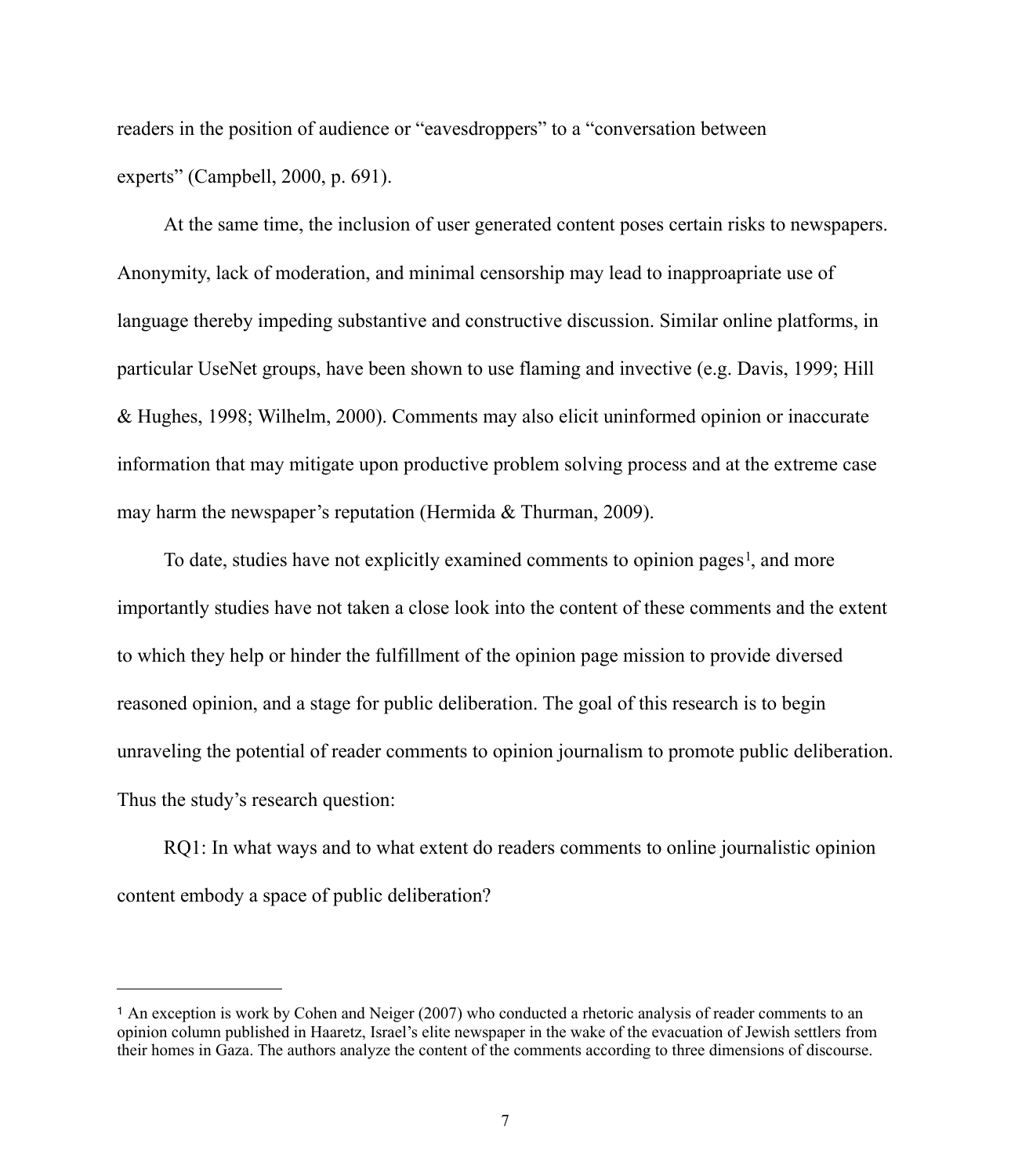Manosevitch & Walker

To this end, we first provide a conceptual definition of deliberation, followed by an operational definition designed for the context of reader comments. We then apply this definition in a content analysis of reader comments.

## **Public Deliberation**

Deliberation is broadly defined as a political process through which a group of people carefully examines a problem and arrives at a well-reasoned solution after a period of inclusive, respectful consideration of diverse points of view (Gastil, 2008). Theoretical and empirical work has shown that deliberation can promote an informed citizenry, because it can enable citizens to deeply engage with issues, share information and weigh alternatives, all of which are necessary for constructing an informed public opinion that affects public policy (Fishkin, 1996, Gastil, 2000). On complex issues where options are not apparant and a solution needs to be created, public deliberation is regarded as a political process that produces better answers, since it helps develop solutions that account for conflicting values and interests (Mathews, 1999). Deliberation can also serve a legitimating function once policy is implemented, because the ability to demonstrate the consideration of alternative views and rationales helps justify a decision among those opposing it (Manin, 1987). But demonstrated positive effects do not end with the temporally bracketed "conversation." The initial effects on political knowledge, political interest, and political efficacy brought about by deliberation can work to empower citizens for further political engagement (Almond & Verba, 1963; Abramson, 1983; Scheufele & Moy, 1999,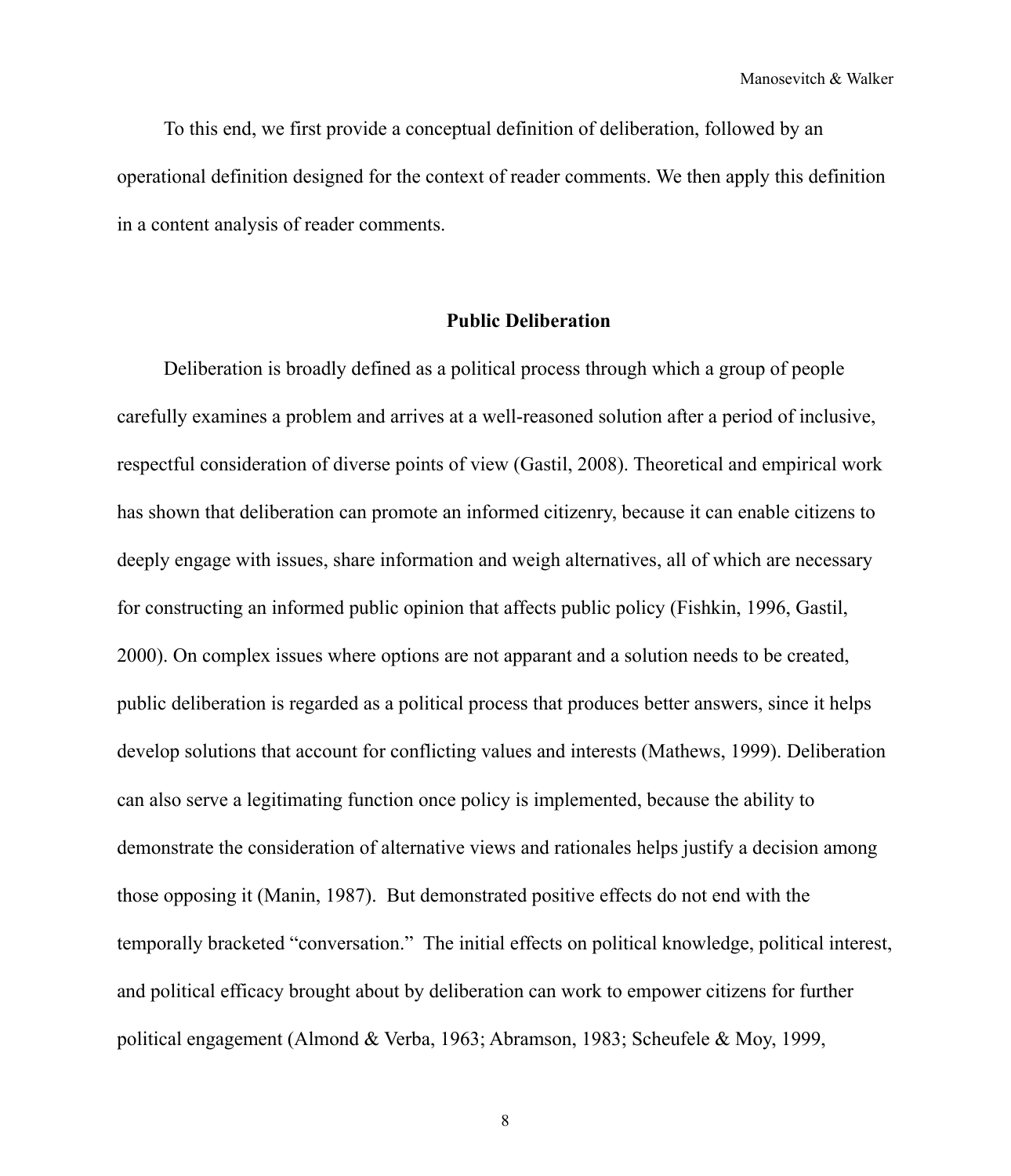McClurg, 2006). Therefore, deliberation is regarded both as political engagemet in itself, as well as an instigator for further engagement.

Scholars have been inquiring about the qualities or attributes that constitute a deliberative discussion. For example, in analyzing online deliberation in particular, research has measured the deliberativeness of online discourse against metrics such as argument quality (Albrecht, 2006; Min, 2007; Stromer-Galley, 2007), representativeness (Albrecht, 2006), reflexivity (Dahlberg, 2001), knowledge gains (Min, 2007), opinion diversity (Stromer-Galley, 2003; Wilhelm, 2000), and civility (Benson, 1996; Hill & Hughes, 1998; Papacharissi, 2004). In this research, we draw on the conceptual definition for deliberation as recently formulated by political communication scholar John Gastil.

 Gastil (2008) draws on and combines Jurgen Habermas' notion of an "ideal speech situation" and Benjamin Barber's understanding of talk and conversation (Habermas, 1989; Barber, 1984). On the one hand, Habermas emphasizes rationality—the rigorous rational analysis of an issue as necessary for pursuing enlightened understanding. Barber, however,stresses the equal importance of an open-ended conversation that is "as much about mutual discovery as problem solving" (Gastil, 2008, p. 19). Gastil explains that Barber's notion of talk does not refer to the simple exchange and aggregation of individuals' predefined interests, but rather, "a more complex mix of imagining, wondering aloud, listening, and understanding" (p. 19). Merging these two notions, Gastil argues that there are two processes that occur simultaneously in an ideal deliberative discussion: the analytic process, or the substance of the deliberation as it pertains to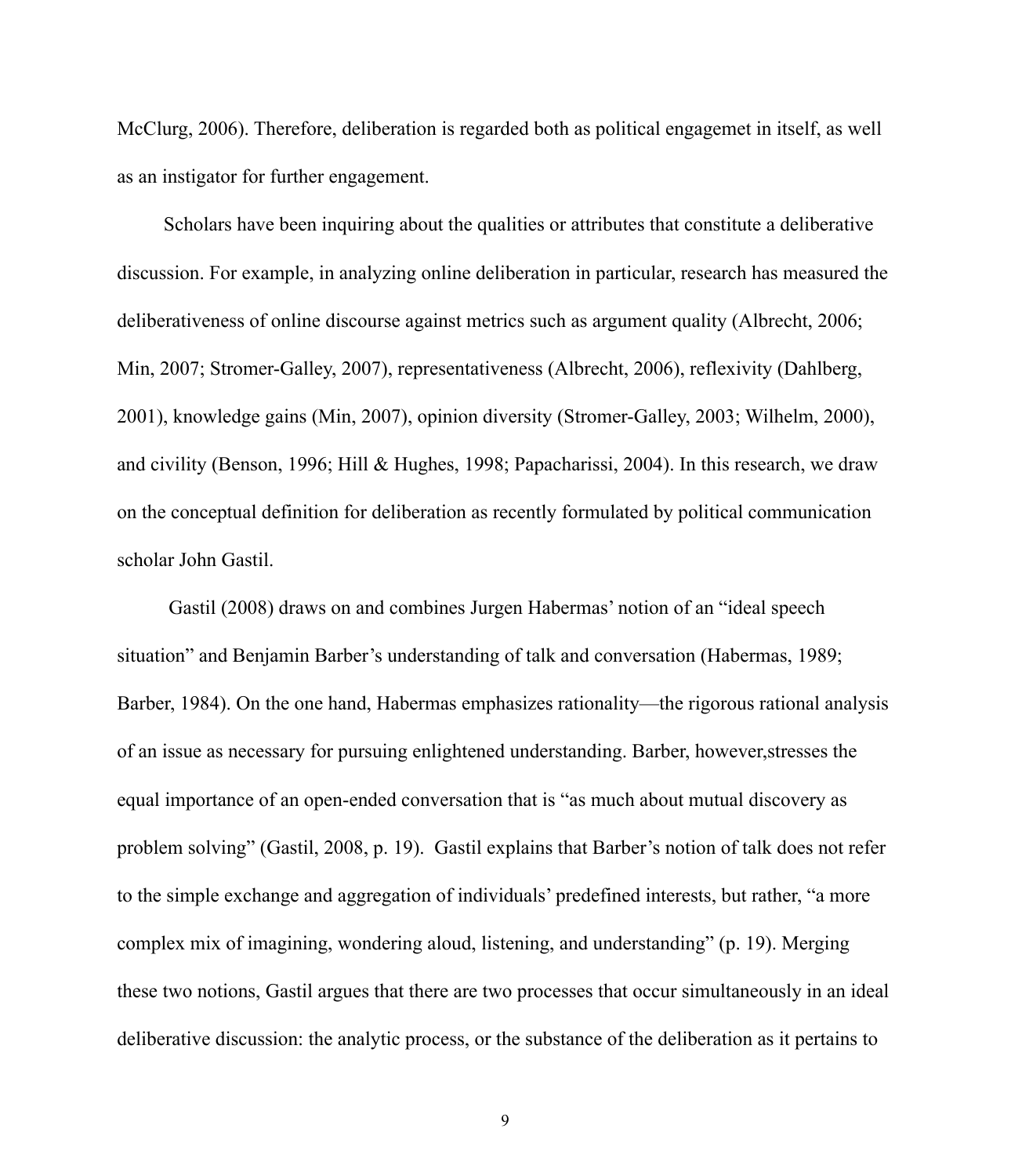Manosevitch & Walker

the issue; and the social process, or the norms of the conversation as reflected in the group interaction and group dynamic.

The *analytic process* refers to the substance of the exchange as it pertains to the issue at stake. This process involves the creation of a solid information base intended to ensure that participants understand the nature of the problem. Such information includes both known facts as well as personal and emotional experiences. Scholarship underscores the centeral role of personal experiences, or narratives (Ryfe, 2005), in public deliberation, since narratives tend to make issues amenable to human understanding by placing the complexities of public issues within the particulars of experience (Bruner, 1986; Ryfe, 2006). Sharing of personal experiences also helps strengthen the deliberative process because it helps validate claims, making individuals seem more sincere, trustworthy and open to their fellow participants (Eder, 1988; Georgakopoulu, 2001; Ryfe, 2005). Throughout the deliberative process, participants prioritize key values, identify a broad range of solutions, weigh their pros, cons, and trade-offs (Gastil, 2008). As McAfee (2004) explains "only by working through the various choices, grappling with what must be abandoned in order to proceed in a particular direction, only with this kind of struggle do deliberators begin to develop a public judgment as to what policy might be best" (p. 52). When deliberation takes place within a decision-making body the final component is the group's decision. An effective deliberative discussion, Gastil (2008) argues, should yield the best decision possible under the given circumstances.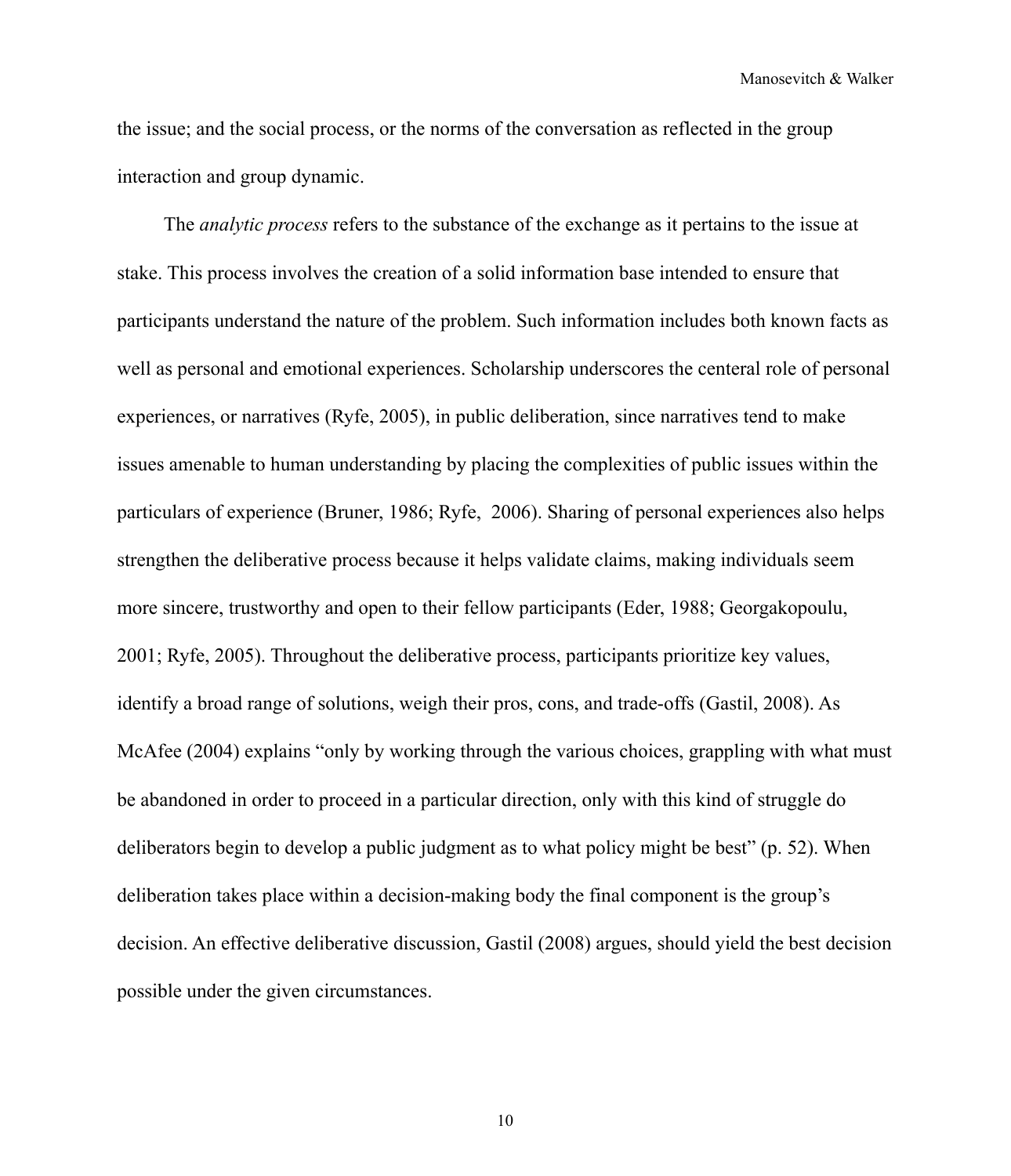*The social process* of deliberation involves the extent to which the discourse has dimensions that go beyond self-expression of thoughts and ideas toward a public discussion in which a group of people is discussing an issue together. Gastil (2008) explains that in a deliberative process, individuals see themselves as part of a public discussion, and see each other as resources of information and reflection. He points out four key dimensions that a deliberative social process entails. First, the context must *ensure an adequate opportunity to speak* to all. Second, participants have the *obligation to consider* carefully the words that they hear. Third, deliberation requires *mutual comprehension* in which participants speak plainly and ask for clarification when needed. And finally, a deliberative process requires participants to maintain a degree of *respect* for themselves and their fellow participants. Here, too, this definition draws on both Habermas and Barber's concept of talk. Equal access, comprehension, and consideration of others' ideas, each has a rational side since it promotes the breadth and depth of the group's understanding of the matter at hand. But the "social process of deliberation also speaks directly to Barber's interest in mutual respect and the consideration of 'the other' as a whole person—more than just a source of ideas and information" (Gastil, 2008, 19-20).

#### **Operational Definition for Deliberation in the Context of Reader Comments**

Using Gastil's conceptual definition, this study develops an operational definition of deliberation as a way to examine the deliberative quality of discourse found within the context of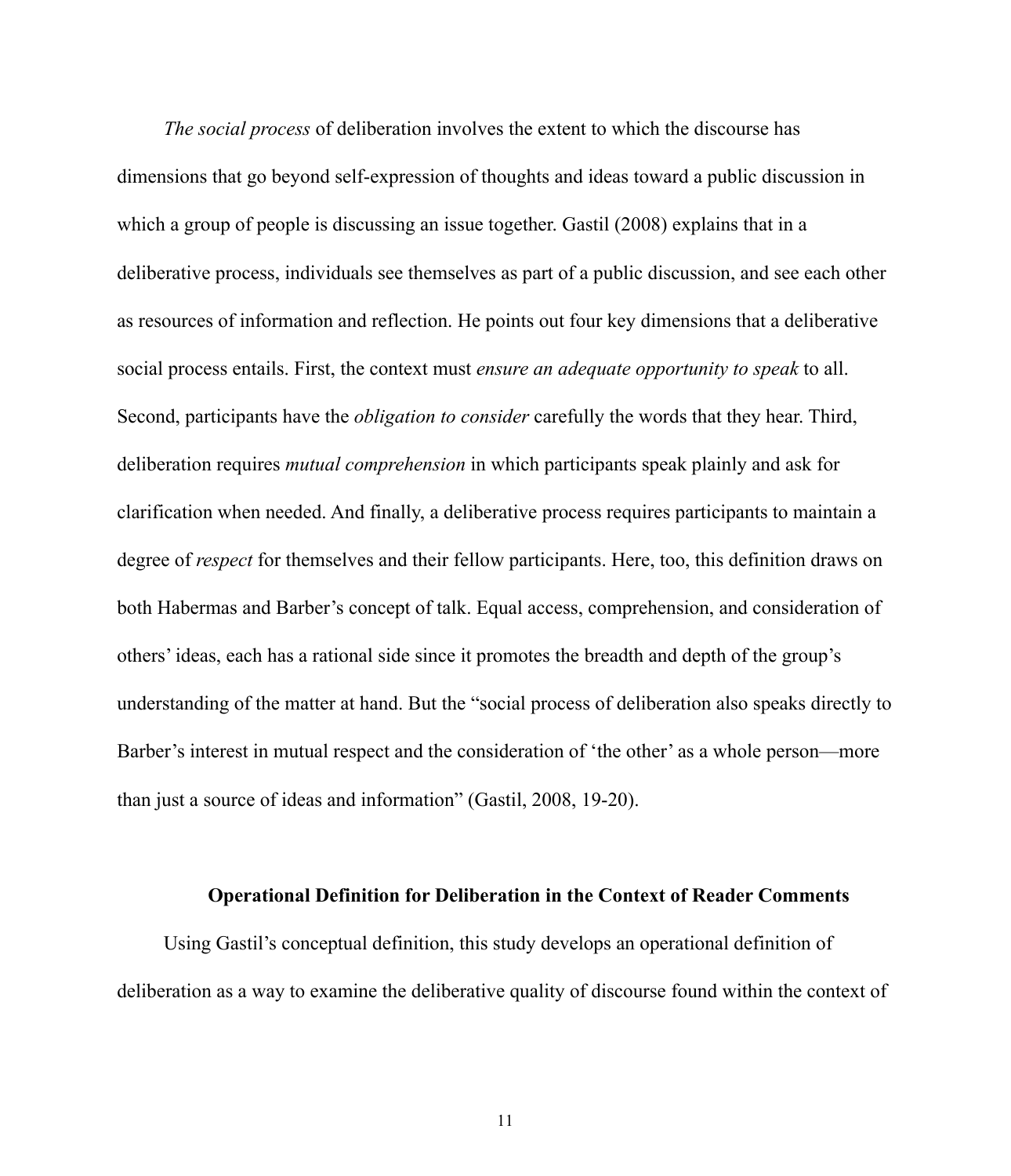readers' comments. Both analytic and social processes of deliberation were operationalized and coded using a pilot data set.

## *A. The analytic process of deliberation:*

The *analytic process* of deliberation refers to the substance of the issue being discussed and involves the creation of an information base intended to ensure that participants understand the nature of the problem. Such an information base includes factual information associated with the issue, such as actions taken and their effects, as well as testimonies of personal experience. In the context of online discourse, information could be provided within the content of the comment, or if the reader provides a URL link to other content. To capture the two types of information, factual and experiential, six indicators were used to assess the extent to which readers' comments contribute to the creation of an analytic process of deliberation:

1. *Narrative:* Comments that include testimony of a personal experience associated with the issue under discussion—narratives were coded if that experience or first-hand knowledge was by the writer, a family member or a close acquintance. For example, the following comments from three different editorials were coded as narrative:

As a parent of a special education student I must say that the author of this editorial needs some remedial education. To not understand why it would be more expensive to educate a special ed child is laughable…[Gifted #4]

Subsidies to farmers usually are in the form of price supports if the price is too low, not the case here. I own 1400 acres that was in wheat production. It is now in the Conservation Reserve Program. The USDA pays us to grow prairie grass for habitat and to keep the land in reserve for a rainy day. … Normally under the CRP program we would have to bid every ten years to stay in the program. The USDA wrote us and asked us to extend for 5 to 10 years to lock us in… [Ethanol #6]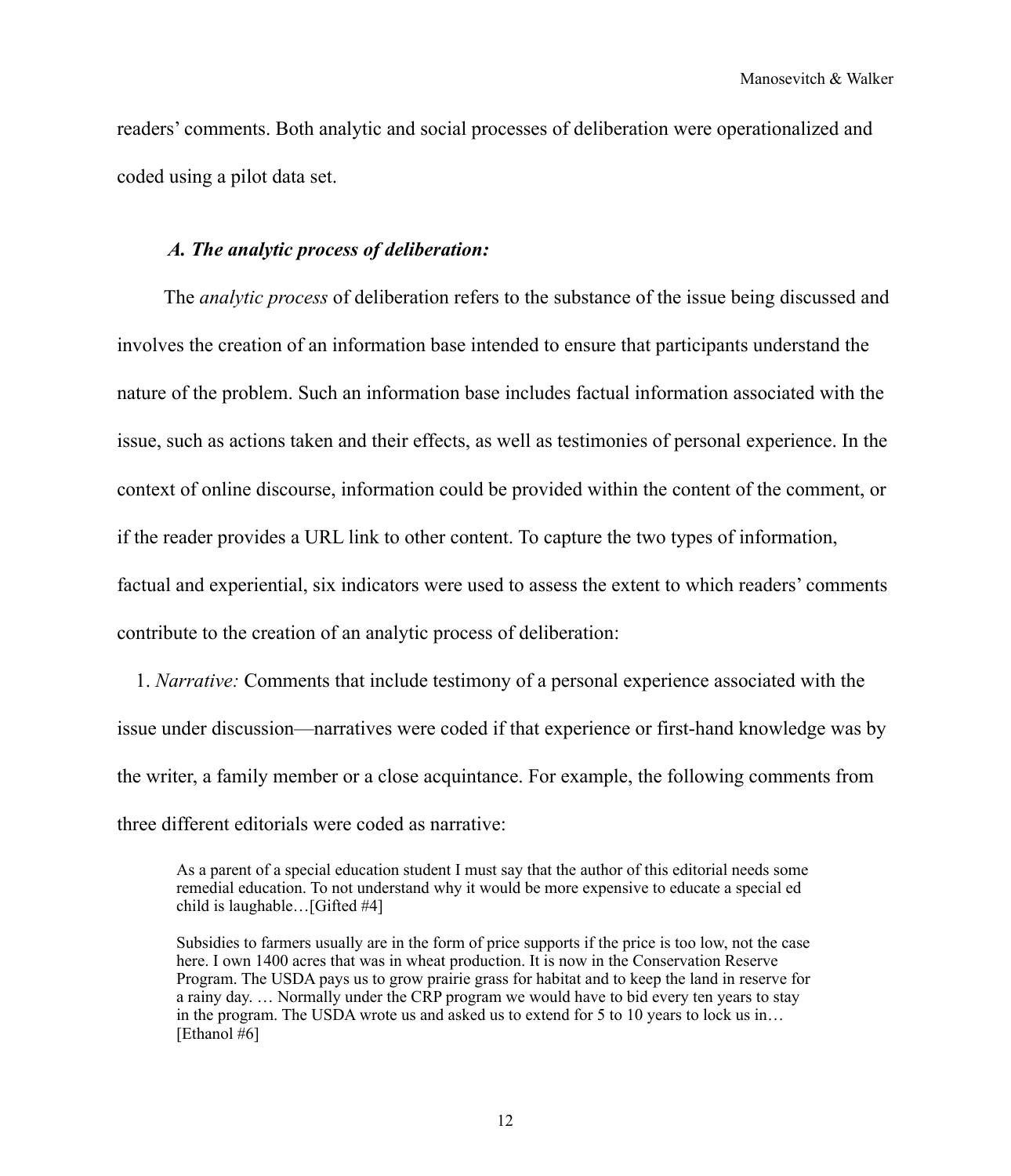My son takes tenth grade Science but will have to take an eight grade FCAT in that subject. Of what value will that be to me or him?  $[Gifted #14]$ 

2. *Facts:* Comments which included factual information associated with the issue, such as

data, laws, formal procedures, actions taken, or details about events were coded using the

measurement "facts." The following examples indicate where facts were provided:

The school board is working to share the cost of the road and bridge improvements." [School]

 …The gifted is a funded mandate for grades k-12. The gifted supplement, above and beyond basic student funding, is included in the ESE guaranteed allocation and legally able to be used for other ESE students with particular matrix totals. [Gifted]

 Medicare provides universal hospital insurance coverage (Part A) to everyone entitled to social security. Medicare Part B (coverage for doctors' services, etc.) and Part D (prescription drugs) are optional. (#54)

3. *Sources:* Comments coded for "sources" provide sources of information about the issue,

including links to online content regarding the issue, cites of discourse about the issue by public

figures, or the provision of contact information or details about relevant events related to the

issue. For example:

 ,... I was very glad to see the subsidies mentioned. Some of those farmers were able to pay off the costs of the refinery in one year due to them and should really be able to rake it in next year. here's a link to an interesting article for more info. [http://www.ucsusa.org/clean\\_vehicles/veh](http://livepage.apple.com/).

 ... I've always said that I wasn't so against drilling the oil- just burning it, but after reading this in Sunday's Parade, I'm rethinking my position. [http://www.parade.com/articles/editions/.](http://livepage.apple.com/)..

 According to the transcript of the May 2007 SDIRC Workshop on Gifted Student Education, our Gifted program is financially upside down. ...Interestingly, the following comments from the minutes of the workshop, seem to dispute the editorial authors claims about funding: "Mr. Degutis said that basic weights for ESE Programs #111, #112, and #113 were the same weights as those for basic programs #101,#102, and #103. In other words, there was no extra funding for these categories. (Non-gifted and gifted students receive the same funding.)"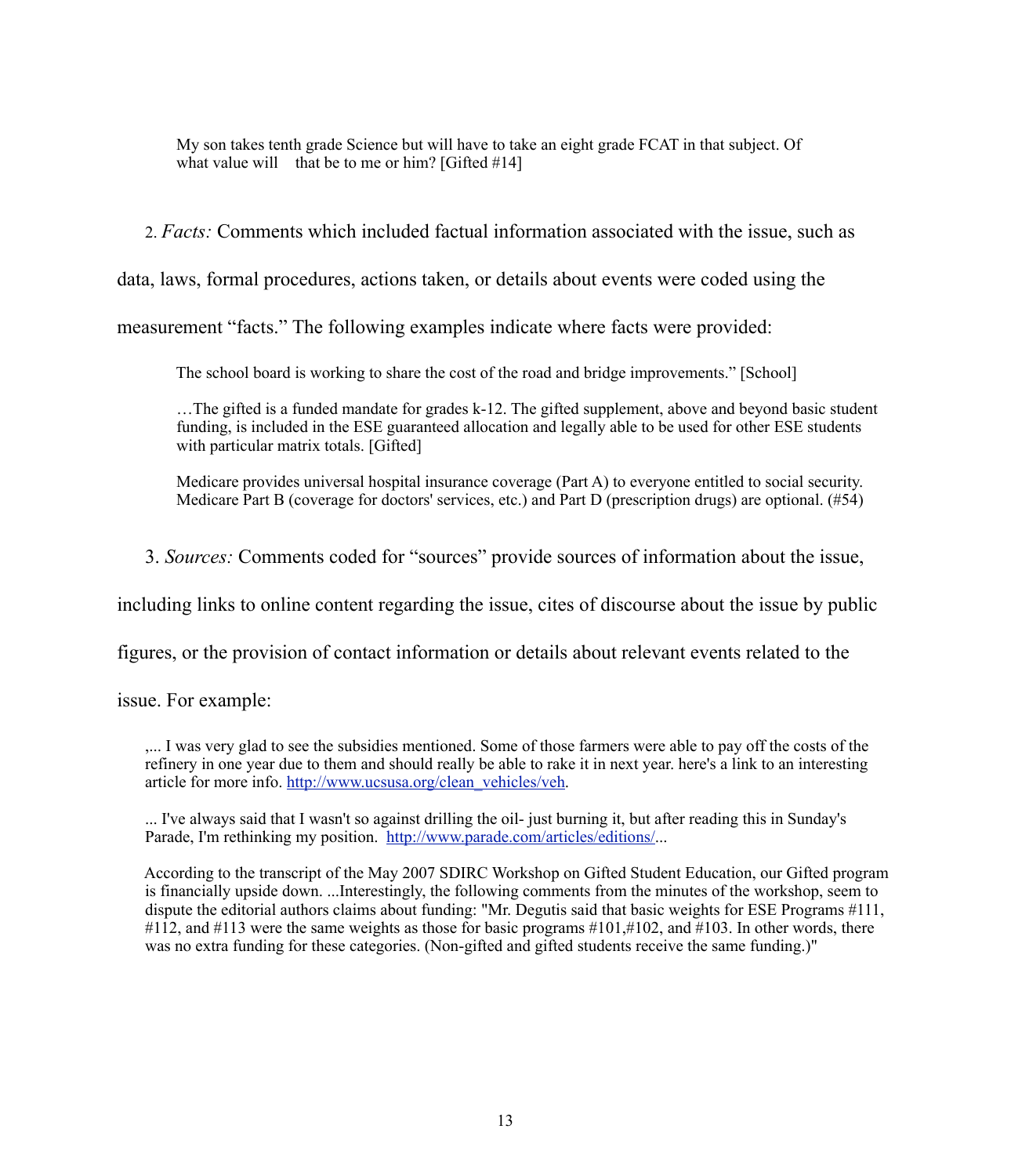*4. Values:* Comments coded for values explicitly mention or discuss a value/s related to the

issue. For example,

Funding for scientific research is an investment in our future..  $(\text{\#110})$  value = investing in the future.

 It's all a matter of priorities. In the U.S. high schools, academics takes a weak third place to sports and cars. Athletics receives top emphasis from school administrators, teachers who coach, parents, boosters, and the media. (DMR, that includes you!) Of course, all students must have a car as soon as they turn 16. Schools provide ample parking and expect students to provide their own transportation to extra-curricular activities. With varying degrees of enthusiasm, parents make sure their 16-year-olds have wheels. Owning and operating a car is an expensive proposition, so the kids get after-school jobs to pay for gas. (#80) values: sports, cars, academics

## *5. Position:* Comments in which the commenter made an explicit statement about their

position on the issue were coded in this category.

We just might be better off burning the corn than eating it, even with the shortcomings.

 School boards should take the initiative to tame the interschlastic monster: substantially reduce the number of contesxts, no games on school nights or during school days.

If you have children, it is YOUR responsibility to provide and care for them, not the taxpayers.

 *6. Reasons:* Comments that included explicit statements about reasons in favor or against a

position on an issue were coded in this category. For example:

 I feel that gifted and special education still have a reason to be combined... Why? because as far as funding goes, these two groups will give us the greatest return on our education dollar. (Gifted)

When you make "science" dependent on government, you remove it from the realm of "pure science." The only authority the federal government has when it come sto science involves patents. It has no authority to fund research. (science)

*B. The Social process of deliberation:* Three indicators were operationalized to asses the

extent to which readers' comments manifest a deliberative social process:

1. *Addressing other comments and commenters*. Mentioning other comments either to

express agreement or disagreement, build on to make an argument, ask for clarification or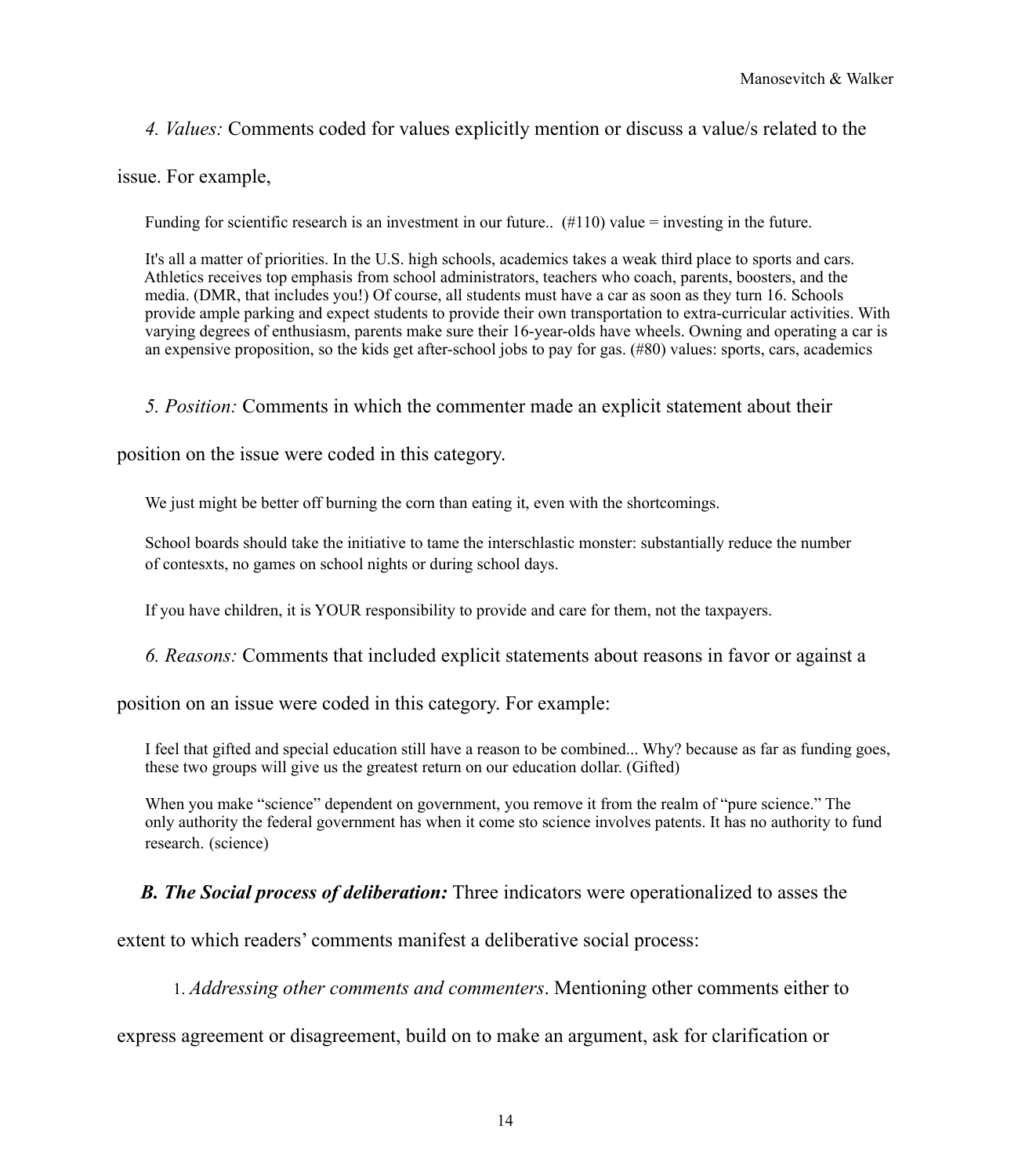elaborate are all considered "obligation to consider" (Gastil, 2008), since they exemplify that participants in the discussion are considering other participant's comments. Comments in this category include explicit references to another comment, either by explicitly mentioning another comment's author by username, quoting previous text, or refering to a statement made by a previous commenter. For example:

"Thanks, Diane [user's name]. I will visit ditd.org." [Gifted #20]

"You hit it right on the head there amy1r [user's name], MONEY." ( #124)

 "The Federalist Papers are not a part of the Constitution." (this comment came after the comment "...Borrowing money is [in the constitution]. Coining money is there. Establishing post offices and post roads is there. HEALTH CARE IS NOT. Read the Federalist Papers and you'll have less trouble with this section of the Constitution.

 *2. Posing questions*. Asking others for clarification or additional information is an implicit acknowledgement of the presence of others in the given (virtual) space, and therefore indicative that an individual sees herself a part of a discussion with others. This also suggests that one respects and values the other participants as resources for deepening her knowledge. Asking for clarification may also be indicative of one's sincere effort to understand utterances of others in the conversation. Finally, this indicator may imply that one regards the purpose of the discussion to deepen knowledge and understanding of the issue—as opposed to a space for merely expressing opinions, ranting or critiquing. This approach is critical for deliberation as this is one of the key goals of public deliberation. Comments that pose a question associated with the issue, ask for clarification, further information, or raise conflicting evidence or values are coded in this category. For example: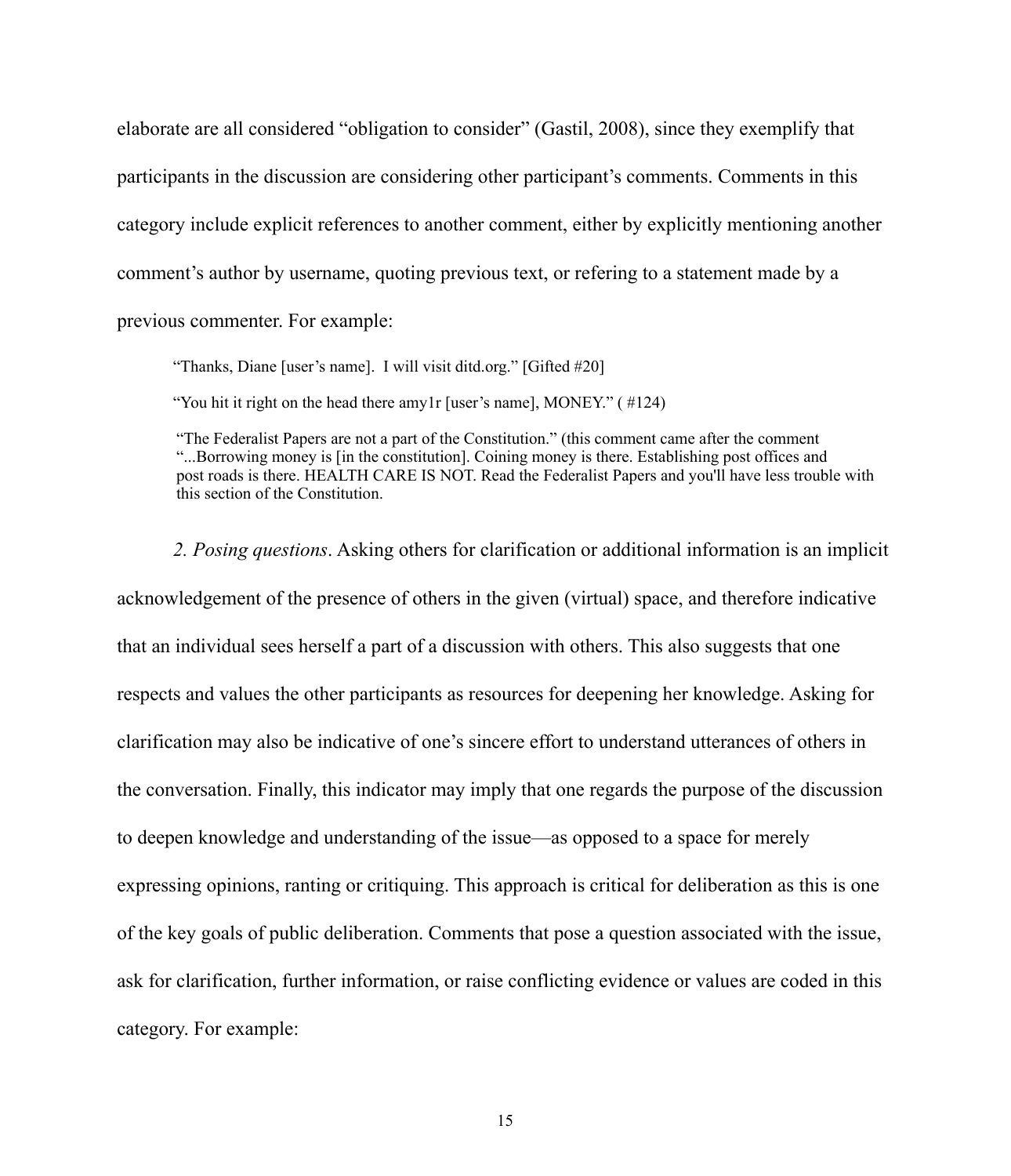Are taxpayers paying interest on that borrowed money that's sitting there? Is it in an interest bearing account? [School, #1]

 Switch grass seems promising, but didn't this paper write an editorial a long time ago on it and that it may be invasive? That we may have problems if it gets let loose in the Everglades… " [Ethanol, #1]

 …. These are things I ponder… any answers that make sense and show concern for the gifted appreciated!!  $[Gifted, #14]$ 

 *3. Addressing the article content*: Addressing the article, where participants in the

discussion interrogate the information or the perspectives offered by the editorial writer, either for

building upon them to deepen the group conversation or by contrasting them with competing

information and/or positions, or simply to express appreciation or lack there of the article's

content. This is coded within the social process because it is an indication of the relationship

between the editorial/op-ed writer, who initiated the discussion and provided the space for

discussion, and the readers. It may also reflect the obligation to consider others' ideas and

perspectives. Comments that explicitly refer to the original article through quoting it, referring to

the editorial writer or referring to the article's content are coded in this category. For

example:

 "Aside from the specific appropriated fiscal items mentioned in this editorial that have walloped the taxpayer, lets not forget…" [School, #4],

 "As a parent of a special education student I must say that the author of this editorial needs some remedial education. To not understand why it would be more expensive to educate a special ed child is laughable…" [Gifted, #4];

 "A good feature of Edwards' [article's author] proposal is the inclusion of a public insurance program, based on Medicare, as one of the options for health care coverage. Premiums for the public plan are likely to be significantly lower than private plans because of lower administrative costs.... (#49)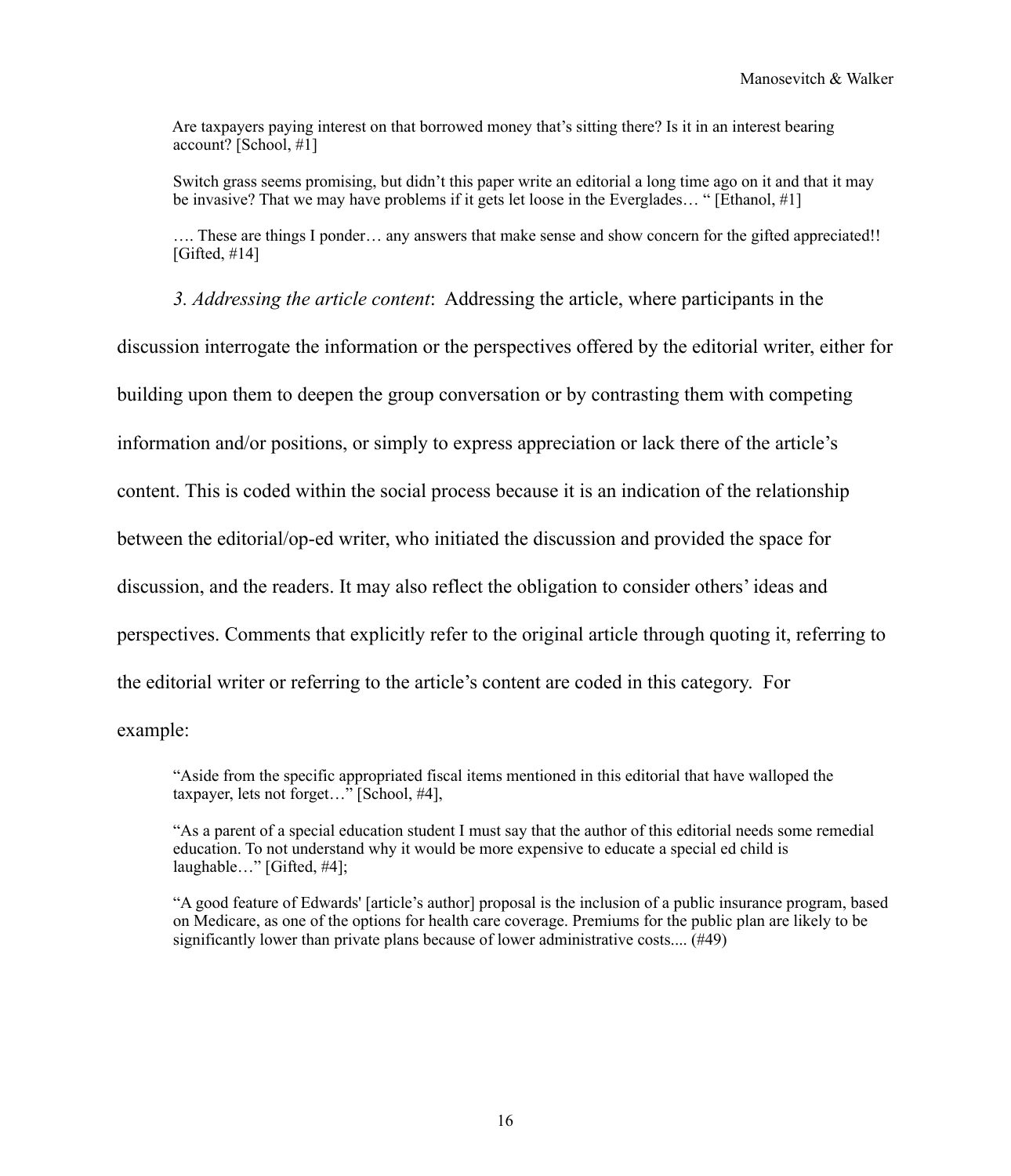#### **Method**

In order to explore the content of reader comments and their possible role and use as deliberative discourse, we undertook a pilot study. A content analysis of readers' comments was conducted. Data was collected from two online regional newspapers: *Des Moines Register* and *Scripps Treasure Coast*. These papers were selected to allow a comparison of two communities that differ in size, region and demographics<sup>2</sup>. The sample consists of all readers' comments posted in the opinion pages of the newspaper sites in response to issue-based editorials and/or commentary during the first week of January, 2008 (Jan. 4-Jan. 11, 2008). The study did not include comments to editorials or commentary that did not discuss a concrete issue. For example, during the study's time frame, there were several opinion columns discussing the caucus that took place in Iowa. These were not included since they were not focused on a concrete public issue. Altogether 124 comments have been analyzed addressing 9 different editorials/commentary (see appendix 1 for more details regarding the articles).

<span id="page-16-0"></span><sup>2</sup> The broader context for selecting these newspapers is The Opinion Poll project implemented by the National Conference of Editorial Writers (NCEW) in 2007. The project aimed to "... help cultivate a new generation of citizen contributers empowered to use the new media to promote civic dialogue and community problem solving." As part of the broader project, NCEW conducted focus groups with citizens in three regions. Focus groups included questions about citizens' perceptions of readers' comments. Des Moines Register and TCPalm were selected, because focus groups were conducted in their corresponding regions, and both had the readers' comments feature in their opinion pages. We did not include the Seattle newspaper (the third focus group site) in this study, because it did not incorporate readers' comments during the time of the study. The authors' broader goal is to integrate findings from the focus groups research with content analysis presented here, to gain further insight on the research questions. For details on The Opinion Pool project see [http://ncew.blogspot.com/](http://livepage.apple.com/).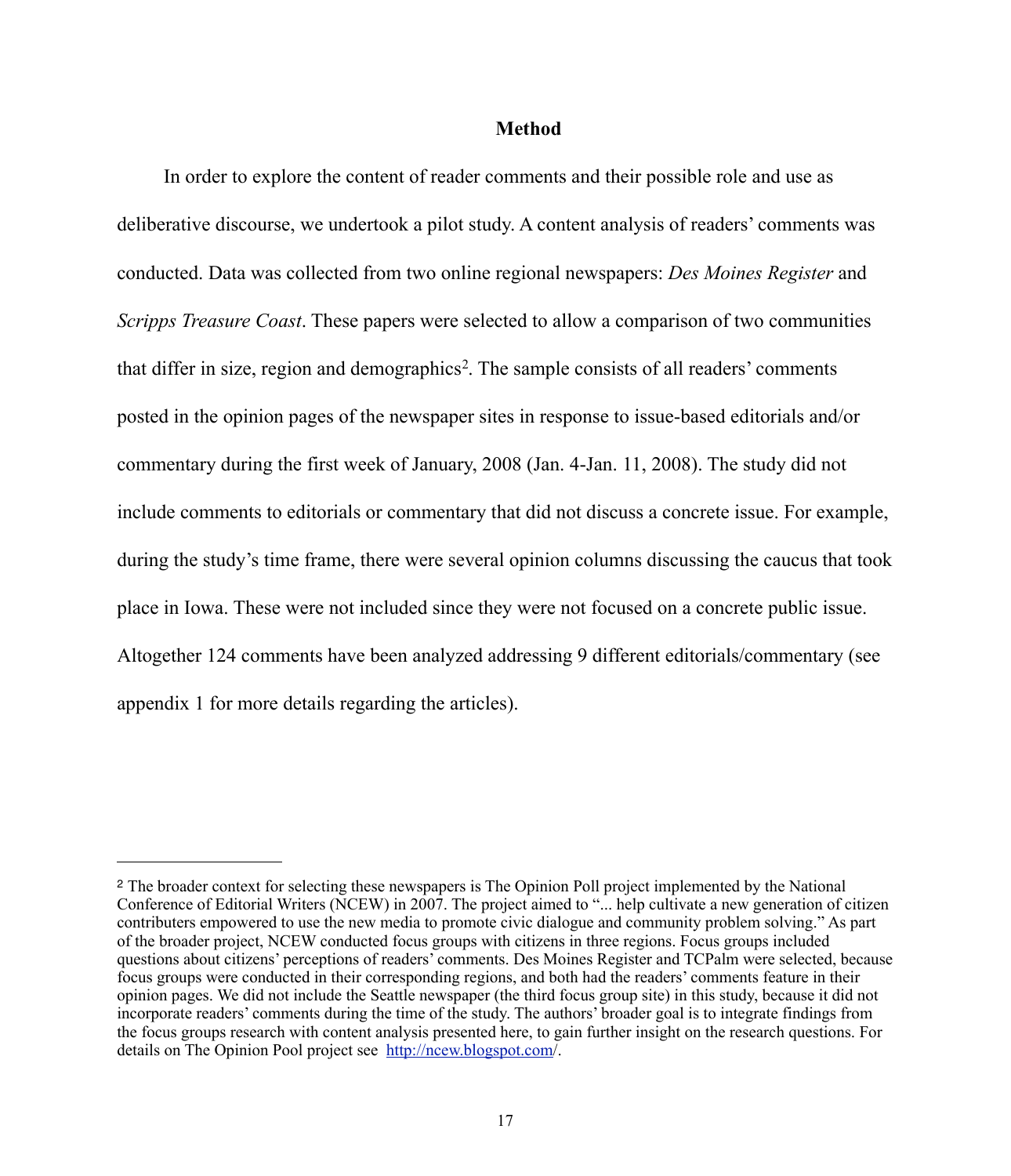The unit of analysis was one comment. To assess the deliberative quality of the discourse, each comment was coded according to the nine deliberation criteria<sup>3</sup> detailed in the section above.

#### **Results**

**Descriptives:** A total of 61 readers<sup>[4](#page-17-1)</sup> posted comments to the nine editorials in the sample. Most readers posted between one to three comments within one issue thread, with the exception of three outliers that posted 5, 8 and 9 comments in one issue thread. Looking across issues, of the 61 readers, 13 readers posted comments in response to more than one article. To our knowledge, none of the editorial writers contributed comments to their respective discussion threads.

*Deliberation criteria:* Readers' comments demostrated both an analytic process of deliberation as well as a social process of deliberation. Table 1 provides the mean scores of each deliberation criteria by issue and newspaper. The analytic process of deliberation was documented primarily by three indicators: contribution of factual information associated with the issue ( $M = 0.5$ ), explicitly stating a position on the issue ( $M = 0.5$ ), and providing reasons in

<span id="page-17-0"></span><sup>&</sup>lt;sup>3</sup> One coder coded the data. An additional coder coded 15% of the data. The agreement rate after correcting for chace using Scott's pi (Scott, 1955), was as follows. Stories 100%, factual information 92%; sources 100%, values 84%, pose question 92%; address other 100%; address article 100%.

For the items 'position,' and 'reasons,' two coders coded the entire sample. The agreement rate after correcting for chance using Scott's *pi* (Scott, 1955) was 95% for position, and 92% for reasons. For disputed cases the primary investigator's coding was selected. Prior to coding, both coders read and discussed the articles generating an analysis of each article by defining the issue, the positions raised by the article and the reasons raised for each position. This process, while time consuming, ensured that coders share a common issue definition, and can accordingly code for positions and reasons.

<span id="page-17-1"></span><sup>4</sup> Comments were accompnaied by a user name. For the purpose of this study we regard user names as "readers."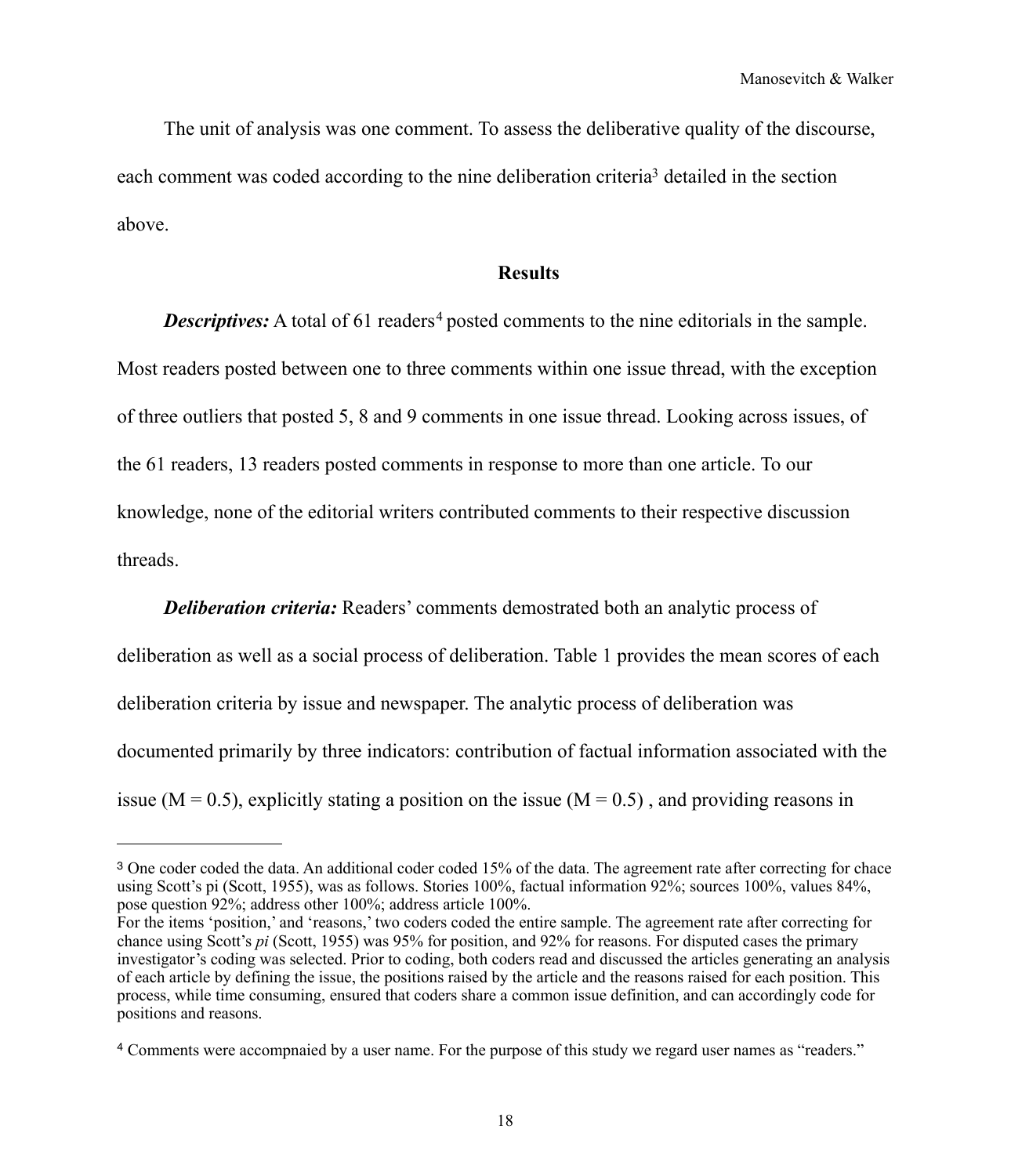favor or against a particular position on the issue  $(M = 0.5)$ . The weakest points of the analytic process were incorporating personal experiences and discussing values associated with the issue. Only 10% of the comments incorporated personal experience, all of which were within three discussion threads. Six discussion threads had no comments that shared experience associated with the issue. Similarily, only 10% of the comments included values that underlie the issue. Again this criterion was present in only three of the nine discussion threads.

The social process of deliberation was documented primarily by readers addressing other commenters ( $M = 0.5$ ). Commenters were using each other's user name to build on their discussion. The criterion "raising questions" had lower means  $(M = 0.1)$ , but it was present in all but two issues. Similarily "addressing the article" had lower means  $(M = 0.1)$ , but appeared in all but one issue. In other words, reader commenters were behaving as though they were part of a conversation with others. Some merely acknolweded the presence of others, while others raised questions, and refered to the article content.

Looking at the number of comments per participant, we see that many readers posted more than one comment, and that there was a back-and forth between participants. This was not captured by our operational definition and, thus, was not coded. However, this phenomenon became apparent in the process of analysis and we believe it is another indication a social deliberative process. We bring this point up again in the discussion section below.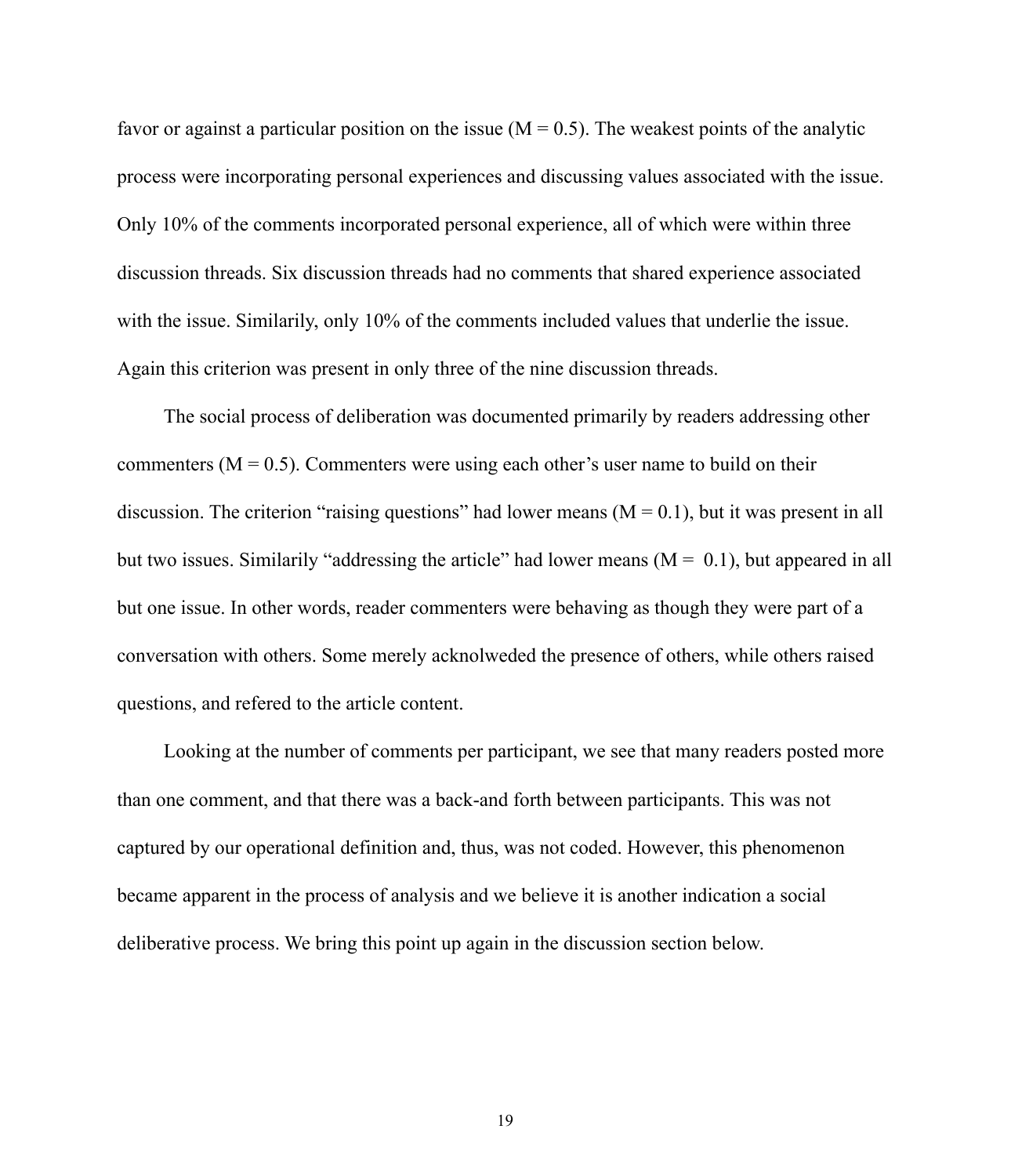| News-<br>paper   | <b>Issue</b><br>$(n=)$      | <b>Analytic Process</b><br>of Deliberation |     |                |             |              |                                         | <b>Social Process</b><br>of Deliberation |               |                           |                               |
|------------------|-----------------------------|--------------------------------------------|-----|----------------|-------------|--------------|-----------------------------------------|------------------------------------------|---------------|---------------------------|-------------------------------|
|                  |                             | ative                                      |     |                |             |              | Narr Fact Source Values Position Reason | Pose<br>questionss Other                 | <b>Addres</b> | <b>Address</b><br>Article | Total<br>delibertion<br>score |
|                  | TCPalmEthanol<br>(11)       | 0.1                                        | 0.7 | 0.3            | $\mathbf 0$ | 0.7          | 0.7                                     | 0.2                                      | 0.6           | 0.1                       | 3.4                           |
|                  | School (8)                  | $\mathbf 0$                                | 0.5 | 0.3            | $\mathbf 0$ | 0.5          | 0.5                                     | 0.3                                      | 0.1           | 0.4                       | 2.5                           |
|                  | Gifted<br>(26)              | 0.1                                        | 0.6 | 0.3            | $\mathbf 0$ | 0.6          | 0.4                                     | 0.2                                      | 0.6           | 0.2                       | 3                             |
| Des<br>Moines    | Health<br>Insurance<br>(29) | $\mathbf 0$                                | 0.3 | 0.2            | 0.1         | 0.2          | 0.2                                     | 0.1                                      | 0.6           | 0.1                       | 1.7                           |
|                  | Math &<br>Science<br>(5)    | $\mathbf 0$                                | 0.6 | $\overline{0}$ | $\mathbf 0$ | $\mathbf{1}$ | 0.6                                     | $\mathbf 0$                              | $\mathbf 0$   | $\mathbf 0$               | 2.2                           |
|                  | HS<br>minutes<br>(6)        | 0.2                                        | 0.6 | $\overline{0}$ | 0.2         | 0.8          | 0.8                                     | 0.2                                      | $\mathbf 0$   | 0.2                       | 3.4                           |
|                  | Insure<br>Kids<br>(24)      | $\mathbf 0$                                | 0.3 | $\overline{0}$ | 0.4         | 0.5          | 0.4                                     | 0.1                                      | 0.6           | 0.1                       | 2.2                           |
|                  | Science<br>(6)              | $\mathbf 0$                                | 0.7 | $\mathbf 0$    | 0.3         | 0.7          | 0.7                                     | 0.2                                      | 0.3           | 0.2                       | 3                             |
|                  | Caucus                      | $\mathbf 0$                                | 0.7 | $\mathbf 0$    | $\mathbf 0$ | 0.4          | 0.4                                     | $\mathbf 0$                              | 0.4           | $\mathbf 0$               | 1.8                           |
| Entire<br>Sample |                             | 0.1                                        | 0.5 | 0.2            | 0.1         | 0.5          | 0.4                                     | 0.1                                      | 0.5           | 0.2                       | 2.4                           |

*Table 1: Mean Scores of Deliberation Items by Issue and Newspaper*

*The outliers:* To gain more insight on the nature of the results, and possible factors coming into play, we looked beyond the content analysis and into the data. Looking closely into the issues with the lowest overall means -- Health Insurance and Insure Kids -- the following pattern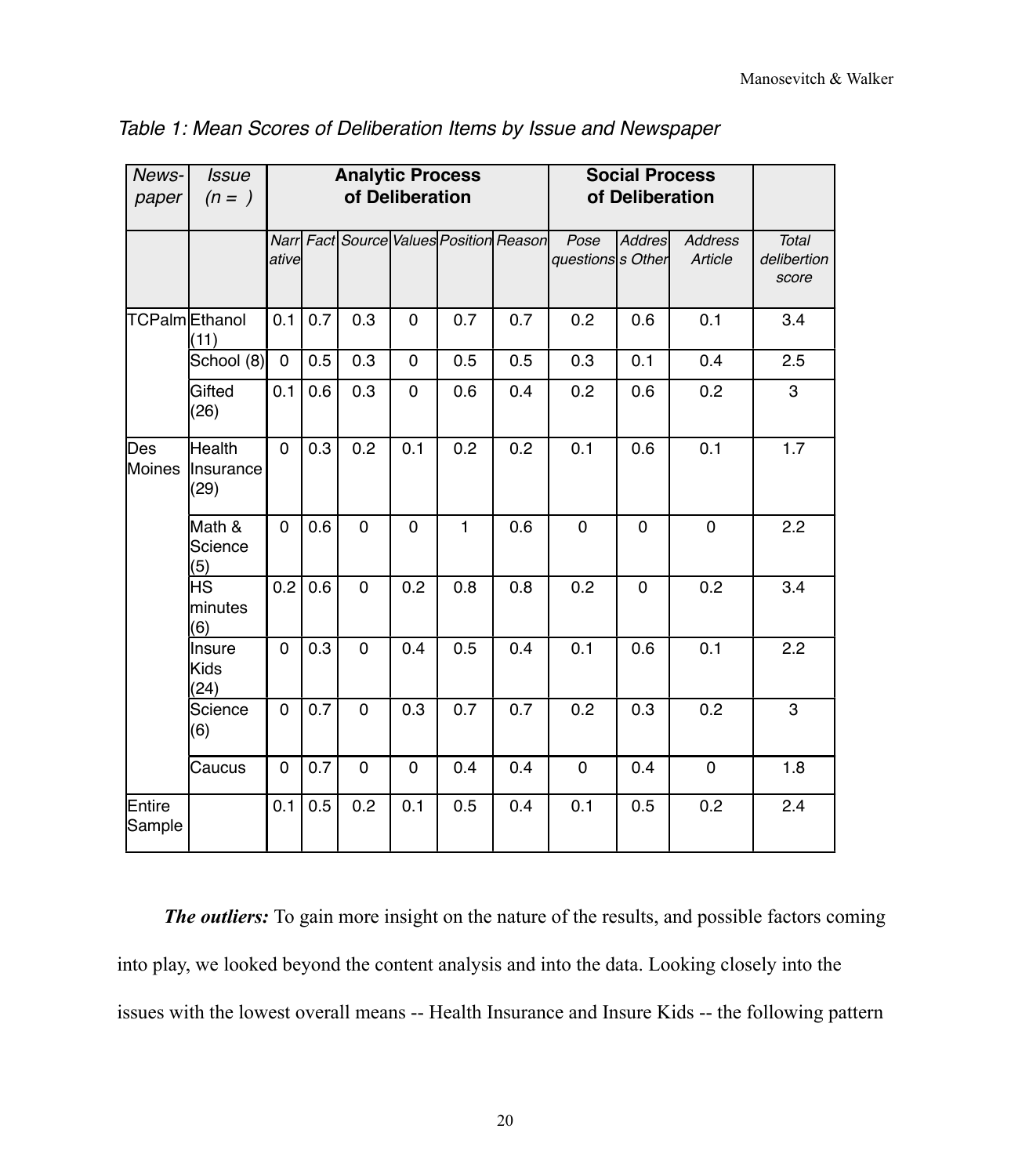appears. First, both discussion threads have a significantly higher total number of comments than other issues, and both include the same outlier that seems to divert the discussion from the specific topic to the broader question of capitalism vs. socialism. It was clear that this person is known to other readers. While on face value it appears that the outlier is pulling the conversation off the topic, more context needs to be given to understand the meaning of these data.

#### **Discussion**

This study proposes that the reader comments section in online opinion journalism has a potential to embody a space of public deliberation, thereby offering citizens new ways to participate in the public sphere within the context of journalism. Drawing on Gastil's (2008) conceptual definition for public deliberation, we developed an operational definition specifically designed for examining the deliberative quality of reader comments to news content.

Findings from a pilot study suggest that reader comments to opinion content can manifest both the analytic as well as the social processes necessary for public deliberation. Comments offered sustantial amount of factual information, and demostrated a public process of weighing alternatives via the expression of issue positions and supporting rationales. This was communicated through a social aspect, with readers addressing each other and the newspaper content, raising questions, and sharing additional sources of information.

While our primary unit of analysis was the comment, we also took account of the context of those comments; in particular the series of comments grouped together (e.g. the thread). When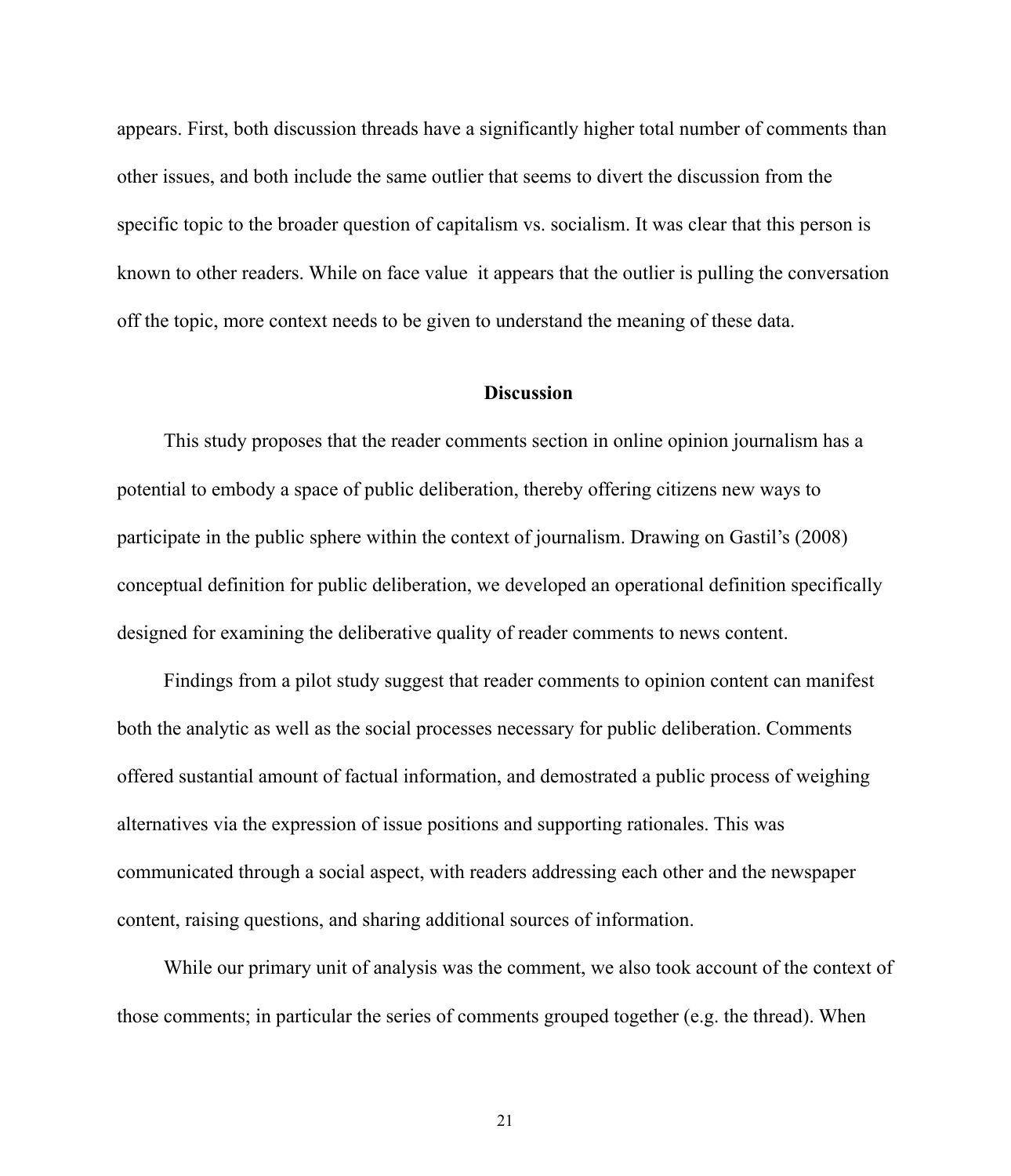Manosevitch & Walker

viewed as a thread, our results also indicate that some commenters were engaged in the discussion at more than one point in its lifecycle. In all nine editorials, there was at least one commenter who posted more than one time. This is an indication that at least some commenters stayed involved in the discussion as it progressed over time. We also found that commenters interacted not only with the content of the editorial but with one another. Commenters responded to each other by direct reference to username or by responding to questions posed, clarifying positions, or following up with information.

Both this interactivity as well as a sustained interest in the conversation are not minor points. The comment sections in the sites we analyzed were not necessarily set up for prolonged interaction *among* commenters. During the time of our analysis, neither the *Des Moines Register[5](#page-21-0)* nor the *Scripps Treasure Coast* had any kind of technical affordances which would encourage interaction between readers. Neither of the comment sections easily allowed in commenters to respond directly to another reader's post, instead, the sites were designed for the reader respond to the editorial. Nor did either of the papers have any kind of quoting or threading features. While this needs to be researchered further, there are indications in this pilot data that commenters did not simply "parachute" in and leave their opinion. Instead, they engaged with one another as well as the issue under discussion. A fruitful direction for further research is to combine similar

<span id="page-21-0"></span><sup>5</sup> Since the time of our sample, the *Des Moines Register* has changed its comment section and now allows users to respond to other posters directly and to quote previous passages.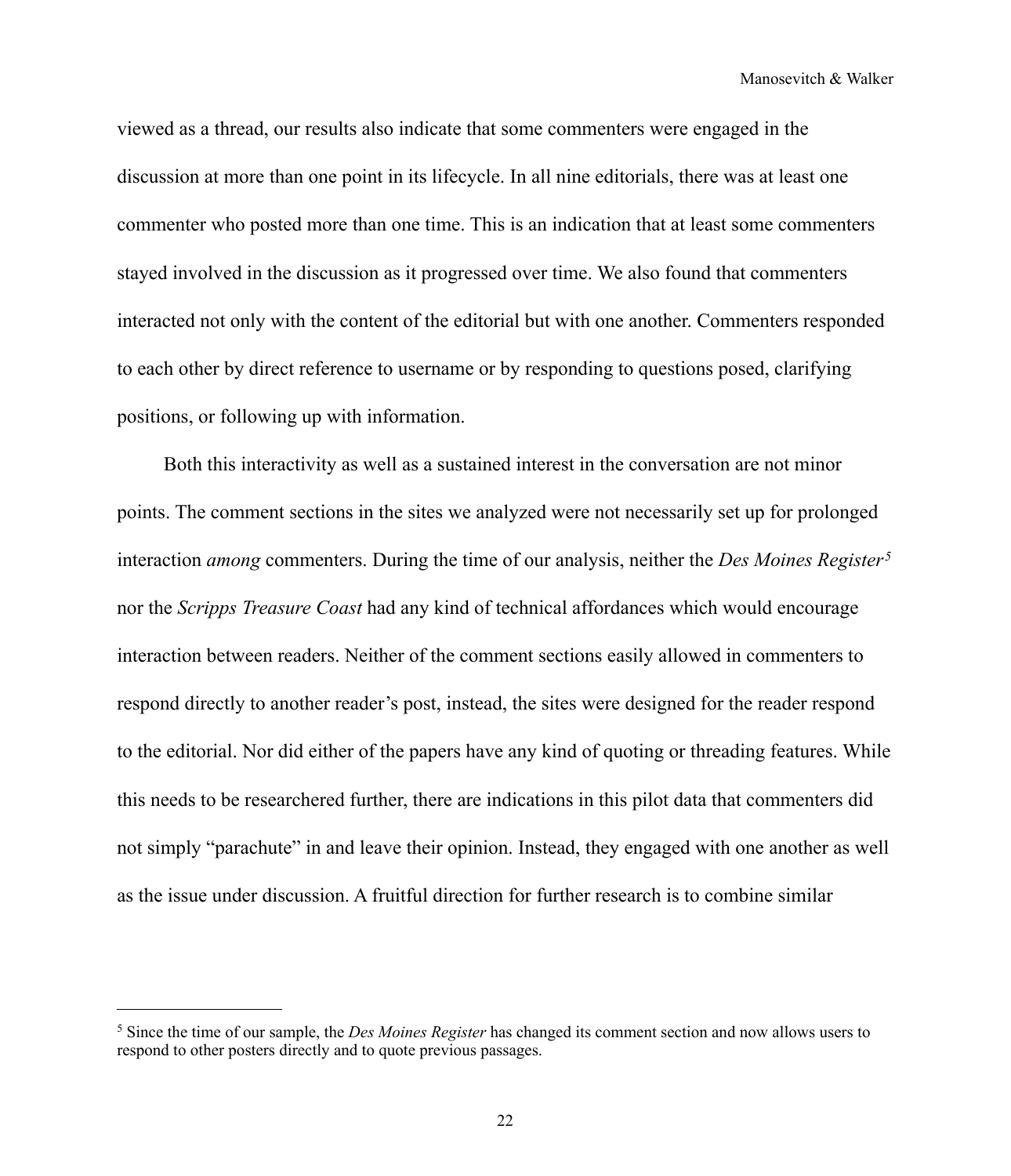content analyses with interviews or survey data, to understand how this engagement is perceived by citizens, and how it affects attitudes towards the issue, journalism and democracy.

 These findings, albeit inconclusive, lend support to the argument that integrating reader comments within the context of opinion journalism may help enhance deliberative democracy. To our knowledge, at no point did the editorial writer ever enter back into the conversation via a comment or additional post. We argue that this is a potential opportunity to connect professional journalists with readers, thereby offering a unique context of public deliberation, that differs from community discussion boards or blogs. Our study demostrates that opinion writers may serve as instigators of constructive public deliberation. Writers of comments had seized the opportunity to deliberate with fellow citizens on issues of the day, and lurkers most likely benefited from a greater scope of voices and information. Such reader comments can serve both the democratic mission and the economic interests of contemporary news organizations. Providing a platform for public deliberation, may also help draw in readers to journalism content. In this sense, the normative-economic justificasion for letters to the editor (Wahl-Jorgensen; 2002a), may apply to reader comments in the context of opinion journalism.

Interestingly, readers' personal experience had little presence in the data. Such personal narratives are an important part of public discourse because they can help overcome barriers to deliberation by helping people understand the complexities of an issue through a process of personal reflection (Ryfe, 2006). In the context of online journalism and editorials those narratives are also important because they provide a diversity of perspectives and nuance that is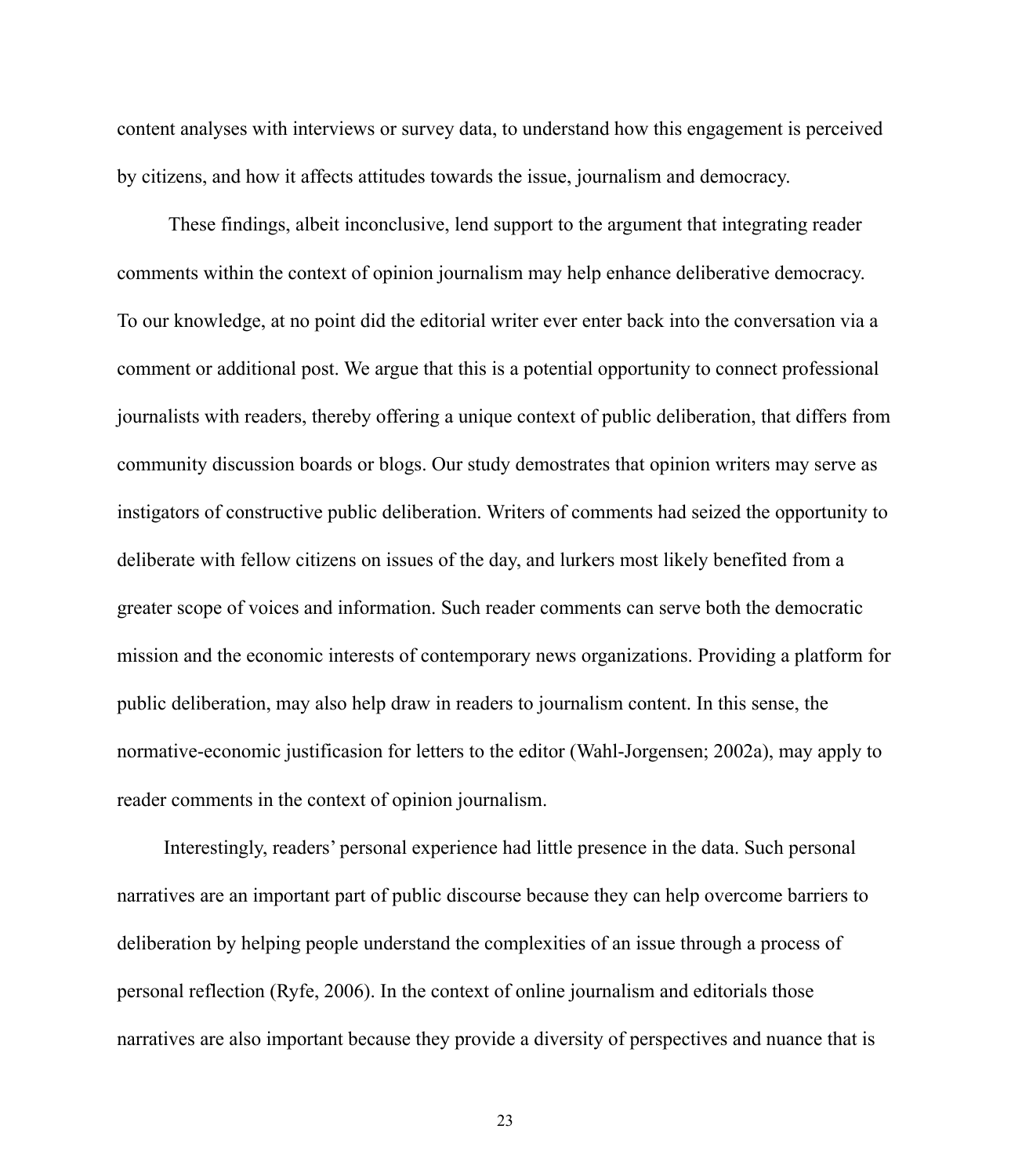impossible to represent in a single editorial. But such reflection is difficult, and entails a degree of personal exposure that most individuals are not naturally inclined to undertake in a public environment. In fact, organizations seeking to promote substantive discussions of issues have been training faciliators to explicitly direct participants to share stories on the relevance of the issue to their own lives (Ryfe, 2002, 2006). The design of a space is crucial for the quality of discourse that it produces. This has been shown in face-to-face deliberation as well as online deliberation (Ryfe, 2005; Wright & Street, 2007; Janssen & Kies, 2005). An important direction for future research is to further inquiry into design features that may elicit more deliberative content. In particular, experimentation is needed on design features that may be suitable for the context of opinion journalism.

We would like to conclude on a cautiously optimistic note. Surveys of the field show that readers comments are being adopted by newspapers with much caution and fear (Nip, 2006; Hermind & Thurman, 2007; Zamith, 2008). Editors feel that this is a trend they cannot resist, and at the same time they fear that broad inclusion of user generated content will damage the quality of newspaper and its role in journalism (Herminda & Thurman, 2007). While some newspapers are resisting the inclusion of user generated content, others are seeking ways to moderate the content. But moderation is both challenging and resource-intensive. Offering design features that promote deliberative content may help. It therefore is important to further inquire into the content of such user generated comments. This study has begun that investigation and has found that with very few design features or cues, there were indications of deliberative processes. By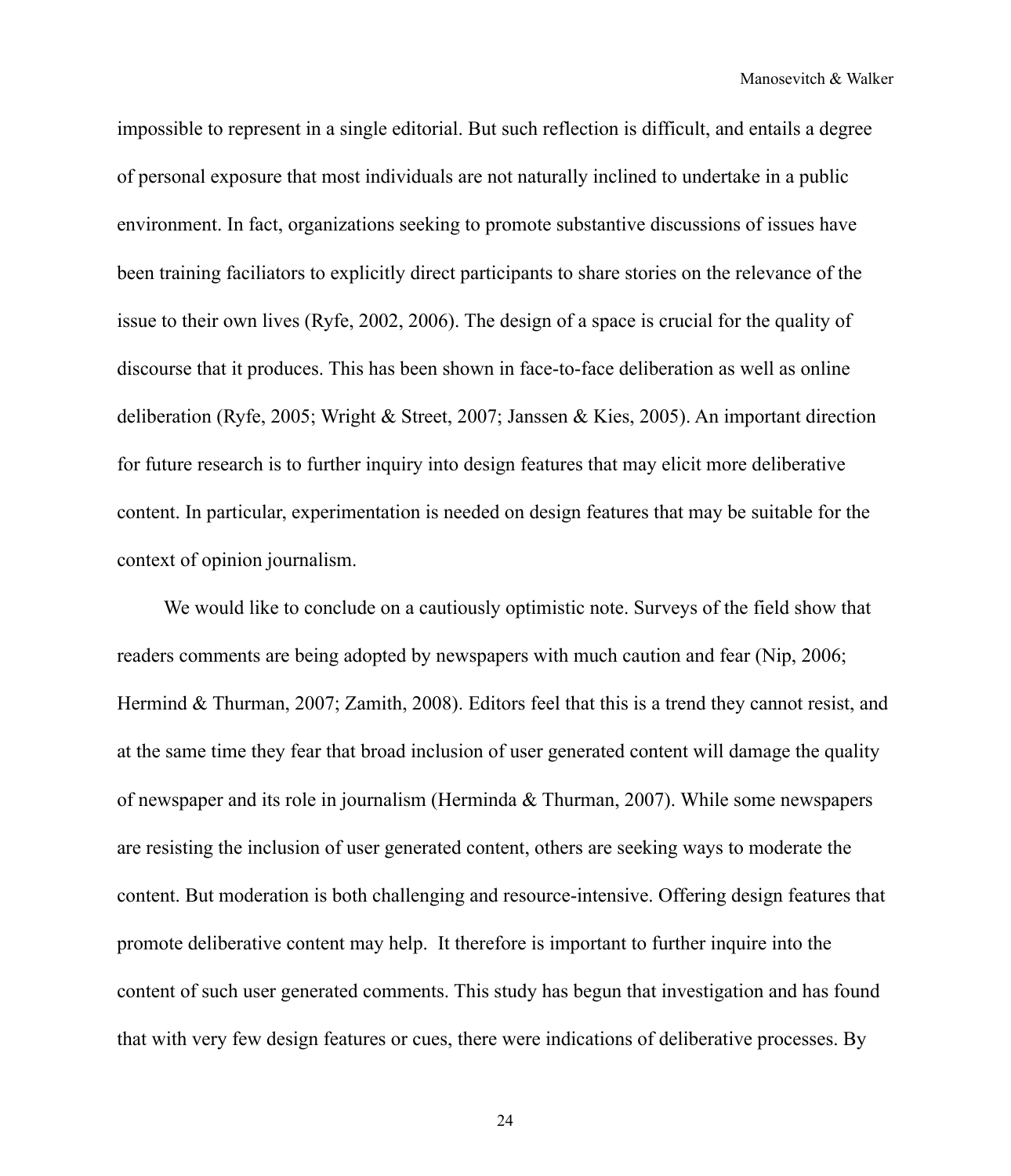seeing reader comments as a legitimate space of public discussion, worthy of empirical analysis, future research may find ways by which online journalism may promote and facilitate that public discussion—serving both the needs of democracy and those of journalism.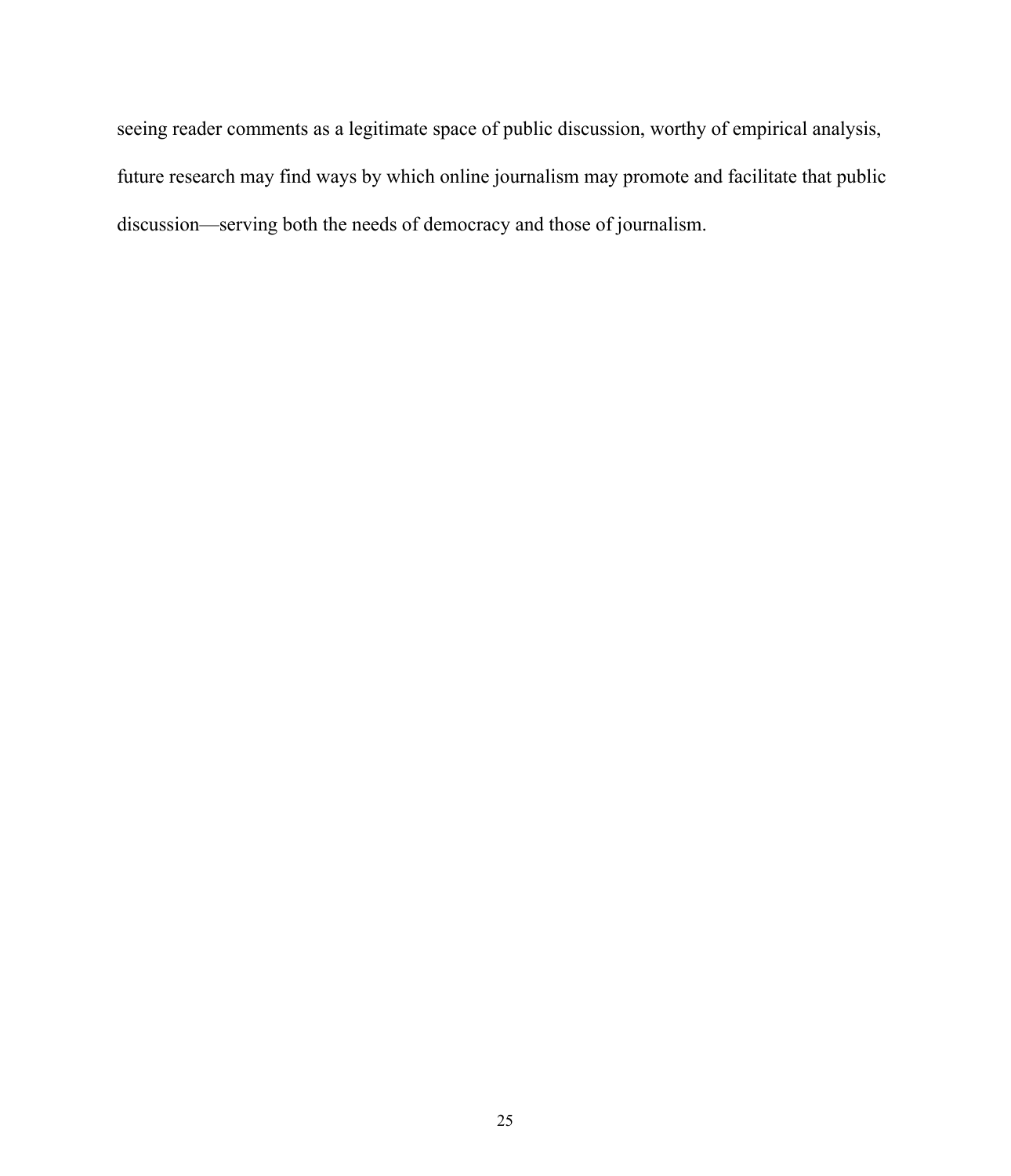## **References**

- Albrecht, S. (2006). Whose voice is heard in online deliberation?: A study of participation and representation in political debates on the internet. *Information, Communication & Society, 9*(1), 62 - 82.
- Barlow, A. (2008). *Blogging America: The New Public Sphere*. Westport, Conn.: Praeger.
- Benson, T. W. (1996). Rhetoric, civility, and community: Political debate on computer bulletin boards. *Communication Quarterly, 44*(3), 359-378.
- Bloom, J. D. (2003). *The Blogosphere: How a Once-Humble Medium Came to Drive Elite Media Discourse and Influence Public Policy and Elections*. Paper presented at the Pre-APSA Conference on Political Communication: Mass Communication and Civic Engagement. from file:///C:/Documents%20and%20Settings/phd/My%20Documents/SI/articles/ Political\_Blogs/bloom.pdf
- Campbell, C. C. (2000). Citizens Matter: and that is why public journalism matters. *Journalism Studies, 1*(4), 689-694.
- Cohen, A., & Nieger, M. (2007). To Talk and To Talk Back: Rhetoric Analysis of the Response Rhetoric in the Online Journalism. In Tehilla Swartz Altshuler (Ed.) *Online newspapers in Israel*. 321-350. [http://www.idi.org.il/PublicationsCatalog/Documents/](http://livepage.apple.com/) [ITONUT\\_FOR\\_WEB.pdf](http://livepage.apple.com/) Retrieved on March 24, 2009.
- Dahlberg, L. (2001). The Internet and Democratic Discourse: Exploring The Prospects of Online Deliberative Forums Extending the Public Sphere. *Information, Communication & Society, 4*(4), 615 - 633.
- Hermida, A. and Thurman, N. (2007). Comments please: How the British news media are struggling with user-generated content. Paper presented at the 7th International Symposium on Online Journalism, in Austin, TX. March
- Hill, K. A., & Hughes, J. E. (1998). *Cyberpolitics. Citizen Activism in the Age of the Internet*. Lanham: Rowman & Littlefield.
- Gastil, J. (2008). *Political Communication and Deliberation*. Sage.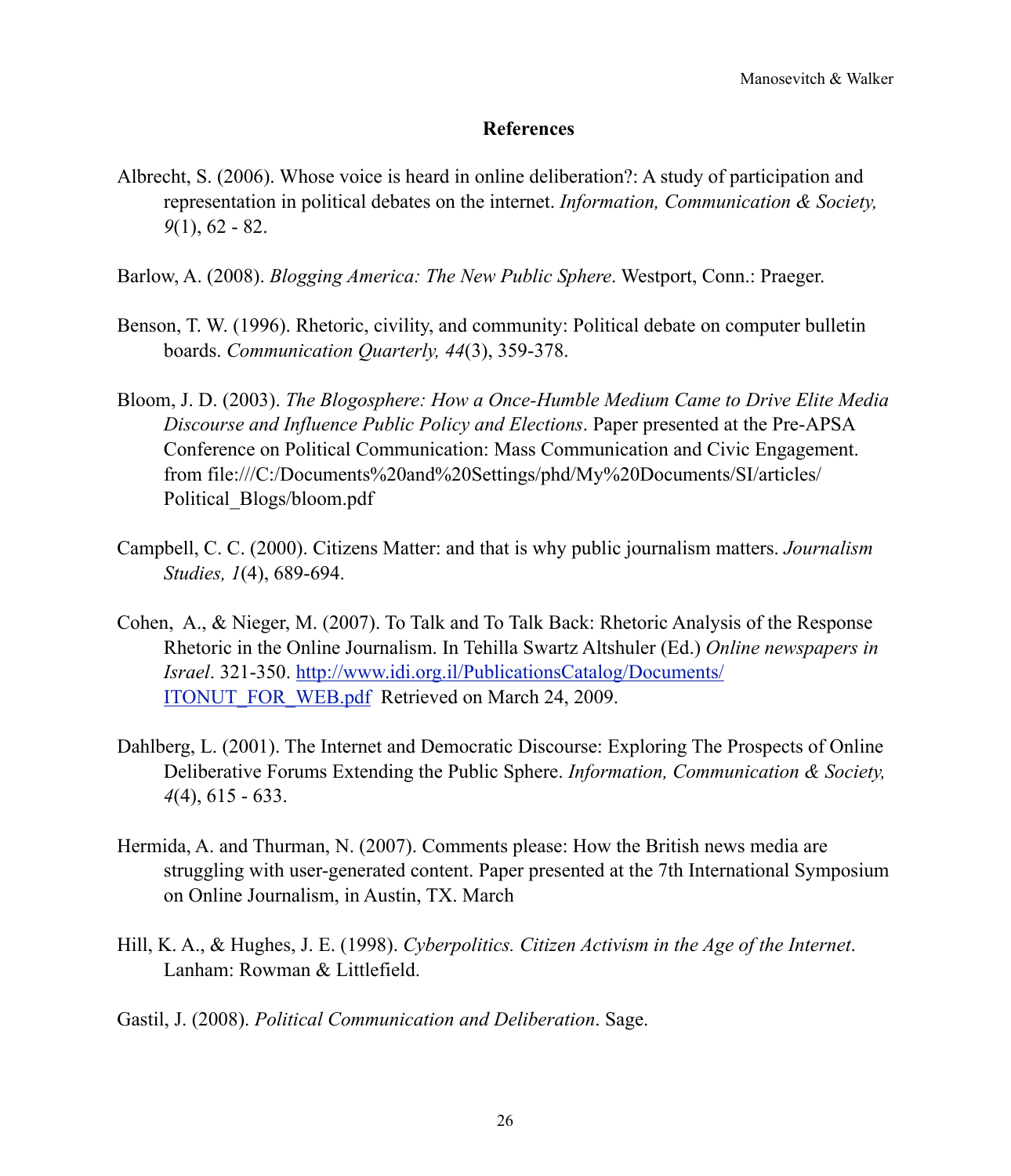- McAfee, N. (2004). Three Models of Democratic Participation. *Journal of Speculative Philosophy*, 18:1, 44-59.
- Min, S.-J. (2007). Online vs. face-to-face deliberation: Effects on civic engagement. *Journal of Computer-Mediated Communication, 12*(4). Retrieved from [http://jcmc.indiana.edu/vol12/](http://jcmc.indiana.edu/vol12/issue4/min.html) [issue4/min.html](http://jcmc.indiana.edu/vol12/issue4/min.html)
- Mutz, D. C. (2006). Hearing the other side: Deliberative vs. Participatory Democracy. NY: Cambridge University Press.
- Nip, Joyce Y. M. (2006). Exploring the second phase of public journalism. *Journalism Studies*, 7:2, 212-236.
- Papacharissi, Z. (2004). Democracy online: civility, politeness, and the democratic potential of online political discussion groups. *New Media Society, 6*(2), 259-283.
- Reese, S. D., Rutigliano, L., Hyun, K., & Jeong, J. (2007). Mapping the blogosphere: Professional and citizen-based media in the global news arena. *Journalism, 8*(3), 235-261 Page, S. (2007). *The Difference: How The Power of Diversity Creates Better Groups, Teams, Schools, and Societies*: Princeton University Press.
- Price, V., Cappella, J. N., & Nir, L. (2002). Does disagreement contribute to more deliberative opinion? *Political Communication, 19*(1), 95.
- Reynolds Journalism Institute and Associated Press Managing Editors (2008). Local Readers and the Newsroom. Executive summary. Retrieved on July 16, 2008.
- HYPERLINK "[http://rji.missouri.edu/projects/online-credibility-gap/stories/executive-summary/](http://livepage.apple.com/) [index.php"](http://livepage.apple.com/) [http://rji.missouri.edu/projects/online-credibility-gap/stories/executive](http://livepage.apple.com/)[summary/index.php](http://livepage.apple.com/)
- Reynolds Journalism Institute (2007). The Community Newspaper Study. [http://rji.missouri.edu/](http://livepage.apple.com/) [research/stories/community-newspaper-study/index.php](http://livepage.apple.com/) Retrieved on March 24, 2009.
- Rosenberry, J. (2005). Few papers use online techniques to improve public communication. *Newspaper Research Journal*. 26:4, 61-73.
- Ryfe, D. (2002). The practice of deliberative democracy: A study of 16 deliberative organizations. *Political Communication*. 19:359-377.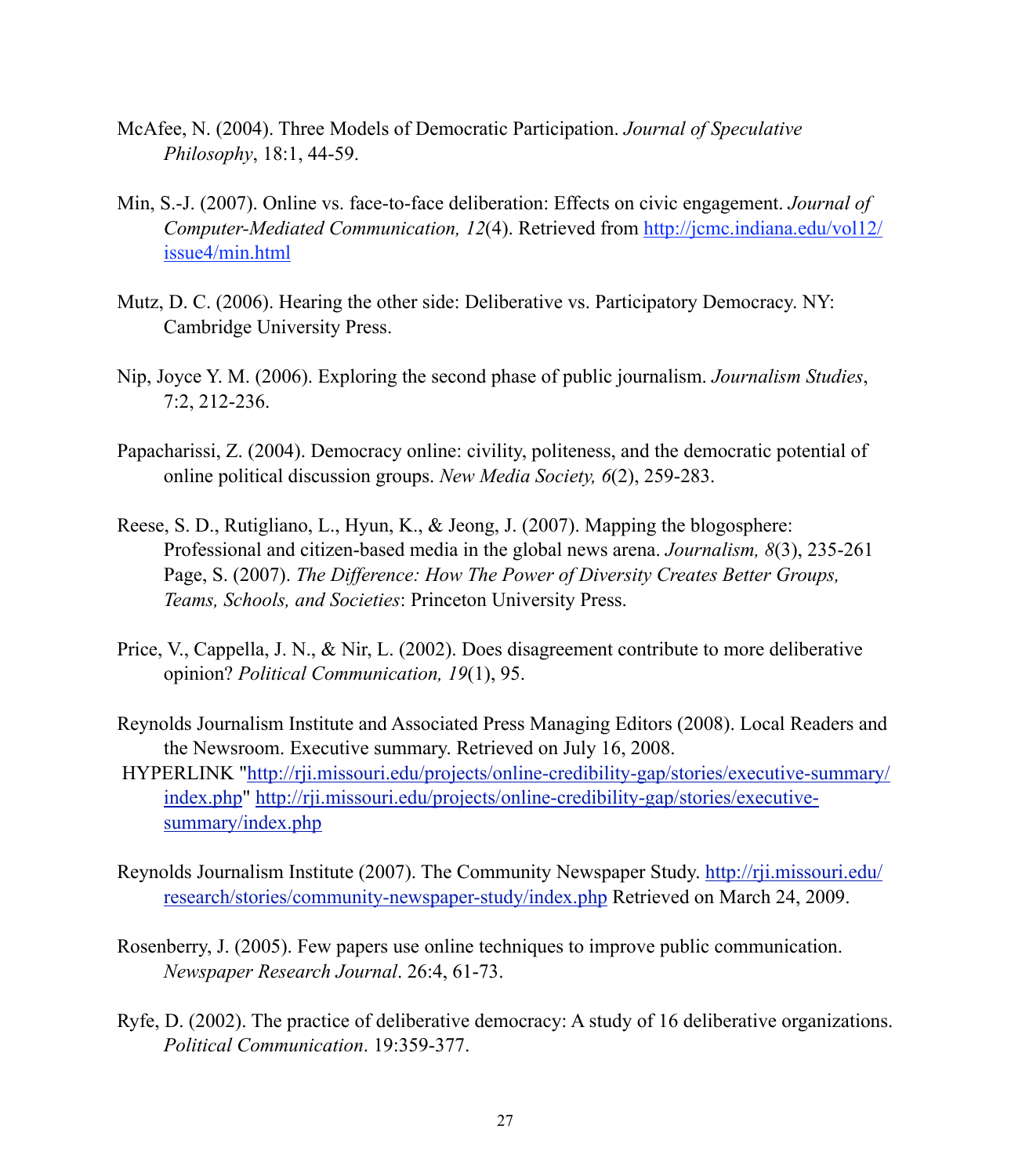- Ryfe, D. (2005). Does deliberative democracy work? *Annual Review of Political Science*.  $8.49 - 71$
- Ryfe, D. (2006). Narrative and deliberation in small group forums. *Journal of Applied Communication Research*. 34:1, 2006, 72-93.
- Schultz, T. (1999). Interactive Options in online journalism: A content analysis of 100 US newspapers. *Journal of Computer Mediated Communication*. 5(1).
- Scott, A. W. (1955). Reliability of content analysis: the case of nominal scale coding. *Public Opinion Quarterly*, 19, 321-325.
- Shirky, C. (2008). *Here comes everybody: The power of organizing without organizations*. New York: Penguin Press.
- Stromer-Galley, J. (2003). Diversity of Political Conversation on the Internet: Users' Perspectives. *Journal of Computer-Mediated Communication, 8*(3). Retrieved from [http://](http://www.ascusc.org/jcmc/vol8/issue3/stromergalley.html) [www.ascusc.org/jcmc/vol8/issue3/stromergalley.html](http://www.ascusc.org/jcmc/vol8/issue3/stromergalley.html)
- Stromer-Galley, J. (2007). Measuring Deliberation's Content: A Coding Scheme. *Journal of Public Deliberation, 3*(1).
- Tumber, H. (2001). Democracy in the information age: The role f the fourth estate in cyberspace. *Information, Communication & Society*. 4(1). 95-112.

Wahl-Jorgensen, K. (2001). Letters to the Editor as a forum for public deliberation: Modes of publicity and democratic debate?, *Critical Studies in Media Communication*, 18 (3), 303-320.

Wahl-Jorgensen, K. (2002a). The normative-economic justification for public discourse: Letters to the editor as a wide-open forum?, *Journalism & Mass Communication Quarterly*, 79 (1), 121-133.

Wahl-Jorgensen, K. (2002b). Understanding the conditions for public discourse: four rules for selecting letters to the editor?, *Journalism Studies*, 3(1), pp. 69-81.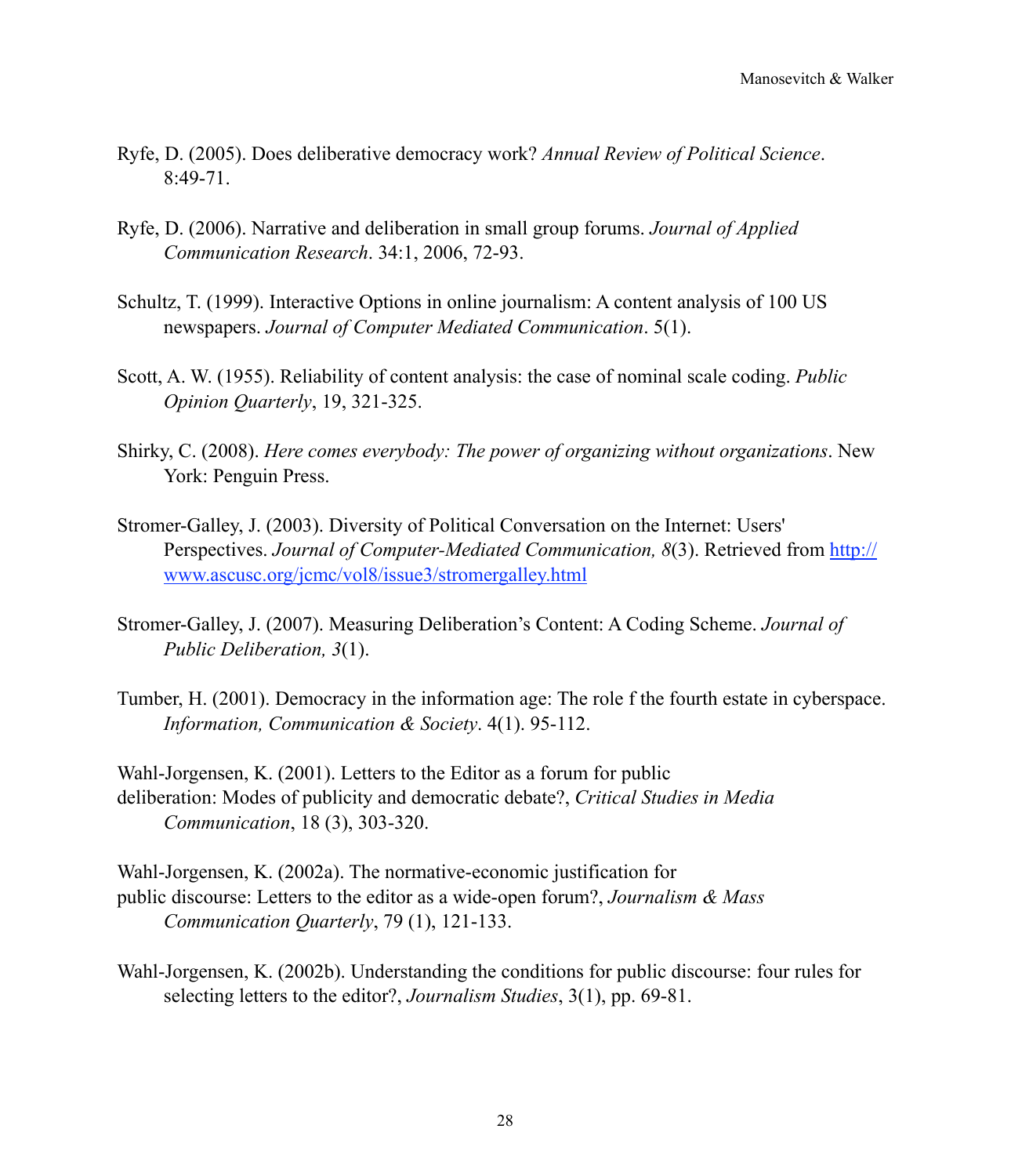- Wilhelm, A. G. (2000). *Democracy in the Digital Age: Challenges to Political Life in Cyberspace*. New York: Routledge.
- Wright, S. and Street, J. (2007). Democracy, deliberation and design: the case of online discussion forums. *New media and Society*. 9(5), 849-869.
- Zamith, F. (2009). A methodological proposal to analyze the news websites use of the potentialities of the Internet. Paper presented at the 9th International Symposium on Online Journalism, Austin, TX. April, 5, 2009.